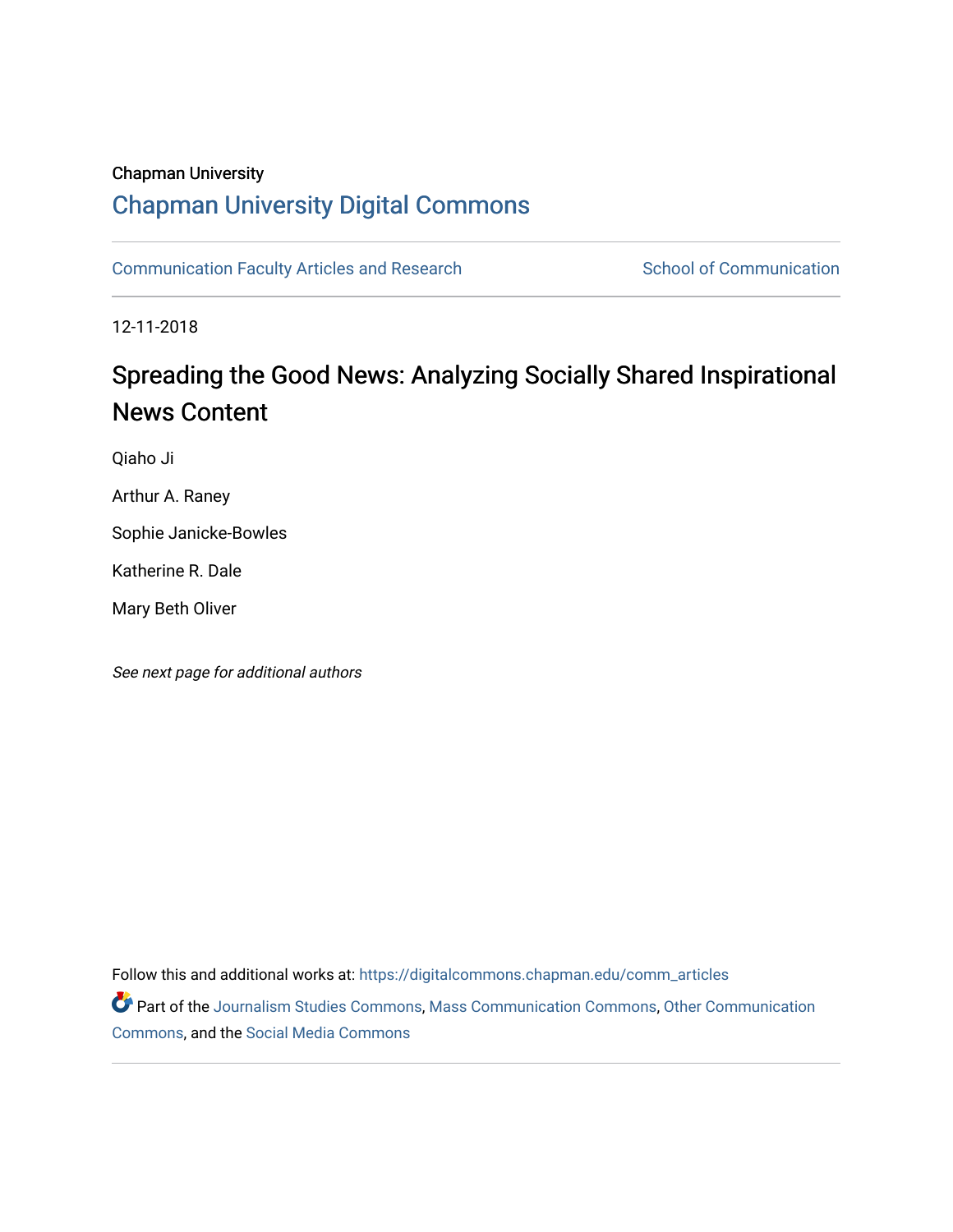## Authors

Qiaho Ji, Arthur A. Raney, Sophie Janicke-Bowles, Katherine R. Dale, Mary Beth Oliver, Abigail Reed, Jonmichael Seibert, and Arthur A. Raney II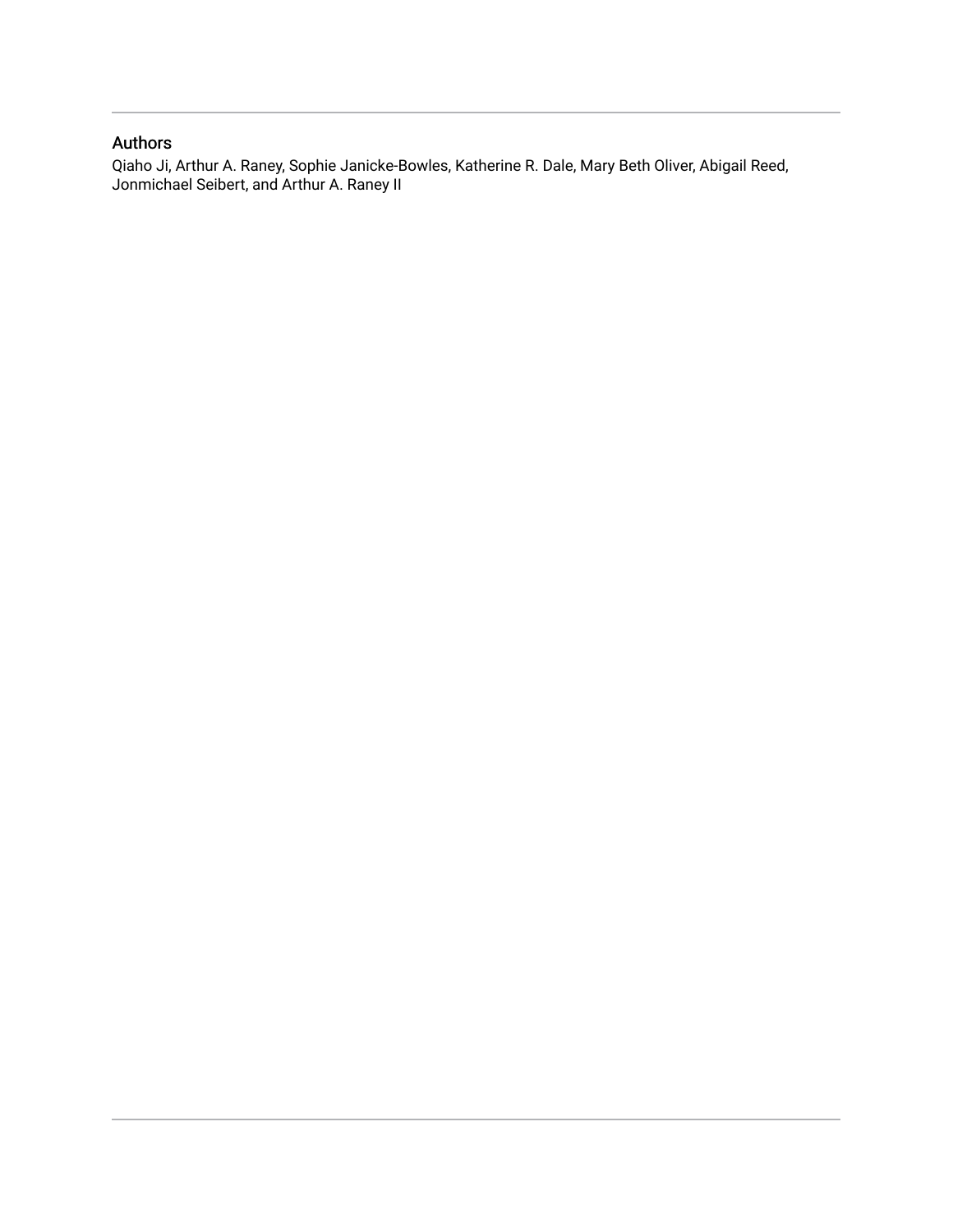## RUNNING HEAD: Inspirational News Sharing

Spreading the Good News: Analyzing Socially Shared Inspirational News Content

by

Qiaho Ji<sup>1</sup>, Arthur A. Raney<sup>2</sup>, Sophie H. Janicke<sup>3</sup>, Katherine R. Dale<sup>2</sup>, Mary Beth Oliver<sup>4</sup>,

Abigail Reed<sup>2</sup>, Jonmichael Seibert<sup>2</sup>, and Arthur A. Raney,  $II^5$ 

<sup>1</sup> Marist College

<sup>2</sup> Florida State University

<sup>3</sup> Chapman University

4 Pennsylvania State University

5 University of Alabama

Manuscript submitted for publication consideration to *Journalism and Mass Communication* 

*Quarterly*, June 2017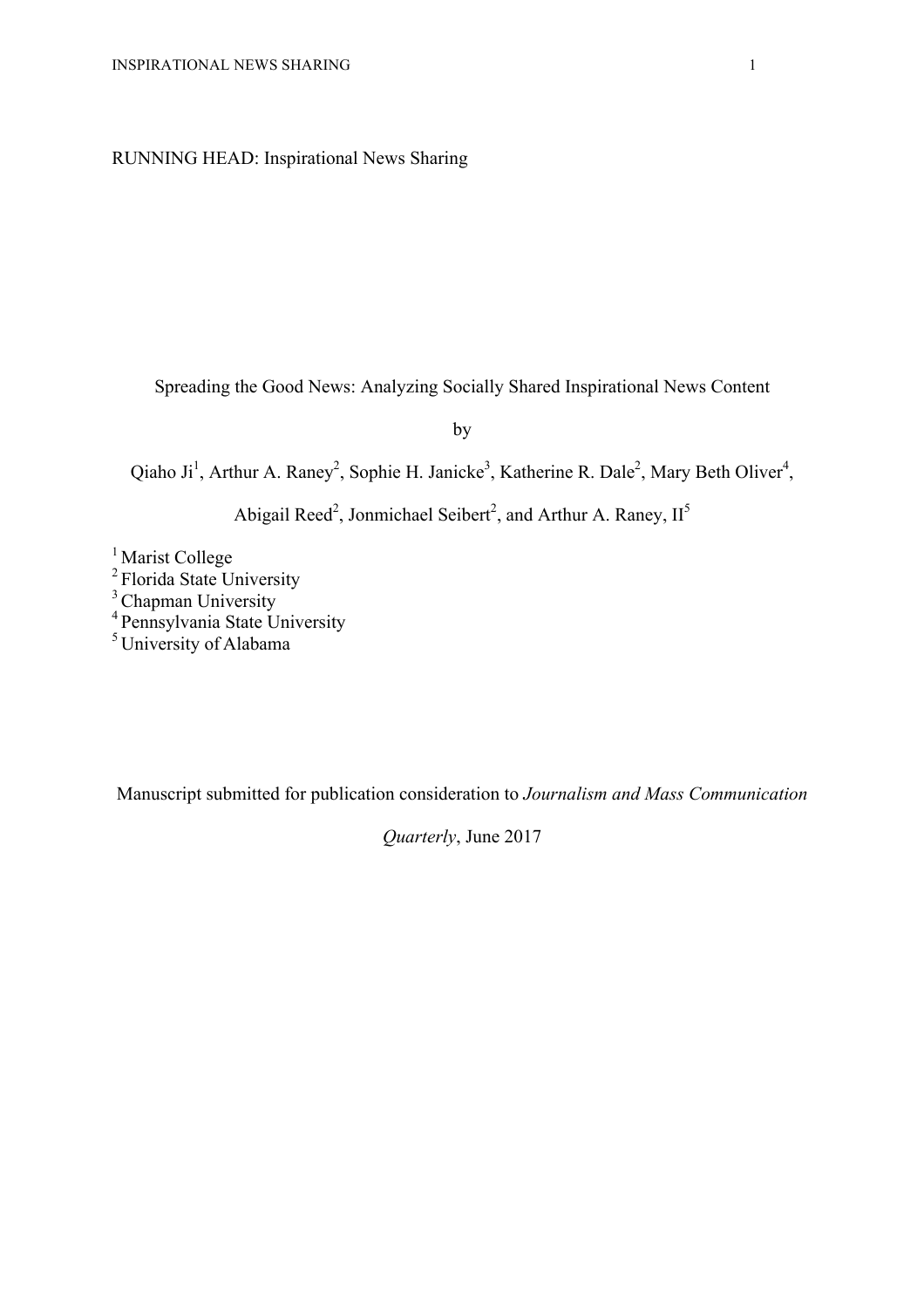#### **Abstract**

Sharing news stories online is an increasingly common activity. Past research has identified the capacity to evoke positive emotions—especially awe—as an important content feature for news virality. However, to date, little attention has been paid to what makes news "awe-inspiring." In this study, we examined news articles shared over a 6-month period through *The New York Times* website to investigate how content features might predict the likelihood of an article being considered inspirational and being frequently shared. To do so, we developed and validated an Inspiring Media Content Dictionary (IMCD) to specifically analyze language associated with self-transcendent emotions. Our computational-manual hybrid coding method revealed that the use of words associated with self-transcendent emotions and emotional positivity significantly predicted inspirationality. Representations and language use associated with hope and an appreciation of beauty and excellence were particular common. Inspirational words also predicted the longevity of an article appearing on a most-shared list. Theoretical and practical implications are discussed.

Keywords: inspiring media, self-transcendent media, self-transcendent emotions, news, news sharing, virality, content analysis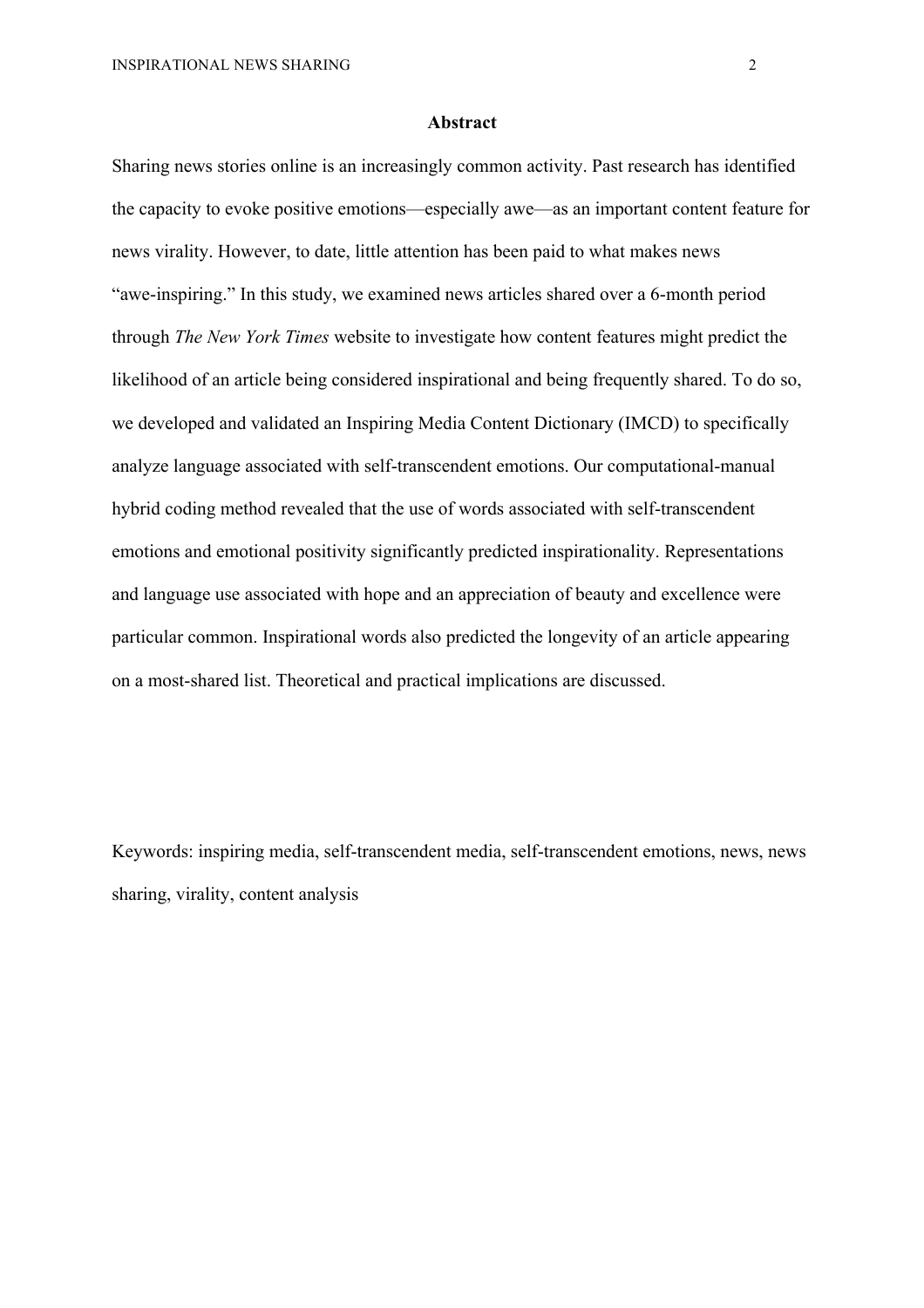#### **Spreading the Good News: Analyzing Socially Shared Inspirational News Content**

The online sharing of news content—real or fake—is increasingly common. According to the Reuters Institute for the Study of Journalism, one-quarter (25%) of all American adults reported sharing a news story through a social media site in 2016, up from 21% the previous year; across Western Europe—particularly in Spain (34%) and Italy (31%)—that proportion is closer to one-third (Newman, Fletcher, Levy, & Nielsen, 2017). Of course, social media sites are just one means of socially (re)transmitting stories, with e-mail, SMS, and various chat apps like WhatsApp also popular news-sharing platforms. Given these trends, it is unsurprising that scholars have started to investigate the characteristics associated with the news content that is typically shared and the people who typically share it (for a recent summary, see Kümpel, Karnowski, & Keyling, 2015).

Several of these studies have identified emotional arousal as an important content factor in shared messages (e.g., Berger 2011; Dobele et al., 2007; Kim, 2015). Specifically, stories that can elicit highly arousing emotions tend to be retransmitted more often than those that cannot. Moreover, news stories that can evoke the highly arousing, positive emotion of awe have been found to be particularly share-worthy (e.g., Berger & Milkman, 2012; Heimbach  $\&$  Hinz, 2016). However, to date, little attention has been paid to the specific nature of and representations present in awe-inspiring news articles that are socially shared. Therefore, guided by previous work in the area, we conducted the first systematic content analysis of such news stories, examining articles shared through the *New York Times* website during a 6-month period.

#### **Emotions and News Sharing**

Berger (2011) first demonstrated the importance of highly arousing emotions in the social transmission of media messages. He found that people who had viewed highly arousing (i.e., amusement- and anxiety-inducing) film clips subsequently reported greater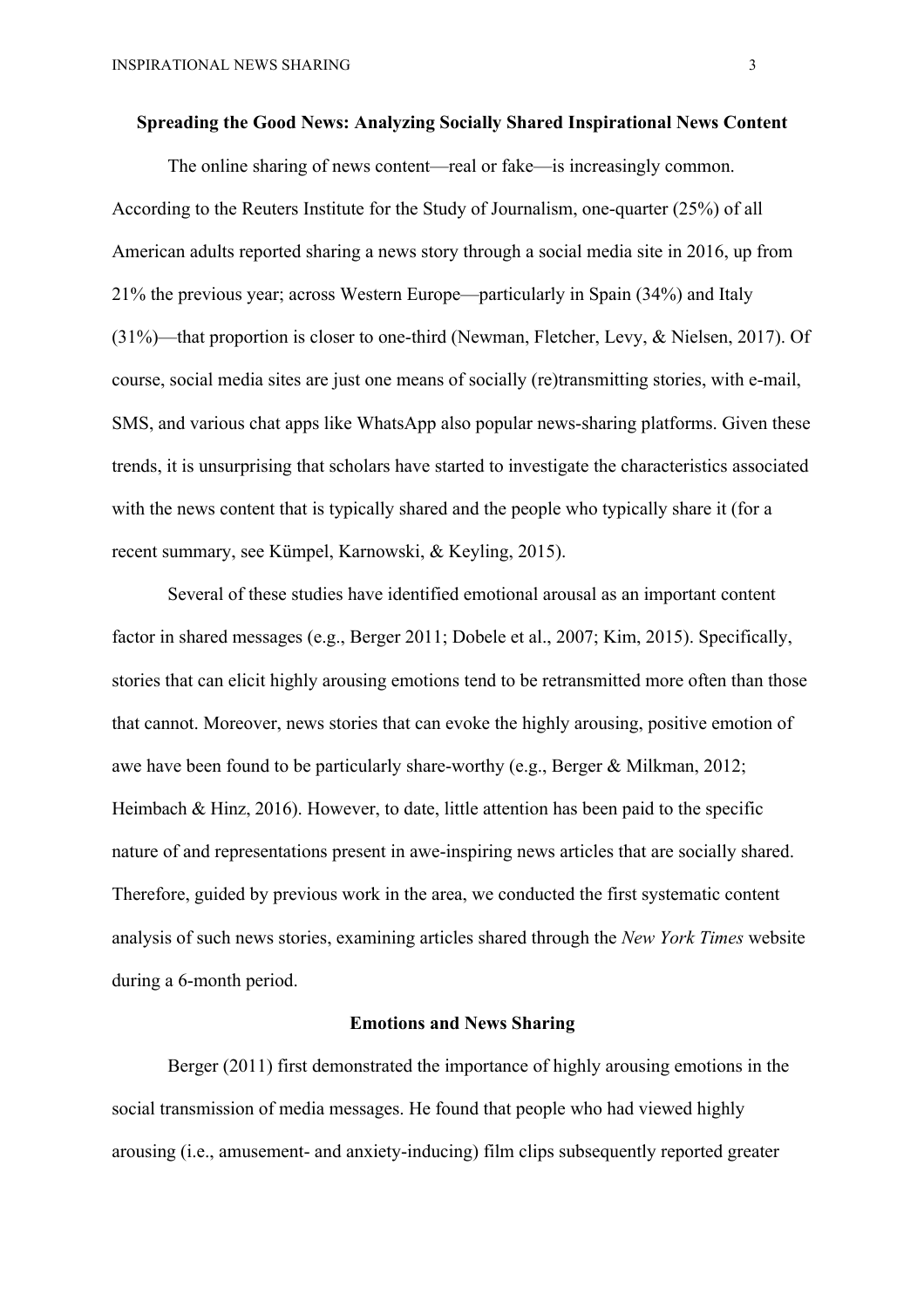intention to share an unrelated article and video than those viewing low-arousing (i.e., contentment- and sadness-inducing) clips. Similarly, persons who lightly jogged in place for 60 seconds—thereby experiencing increased physiological arousal—were later more likely to e-mail a news article than those who remained stationary.

Building on this work, Berger and Milkman (2012) explored the emotionality of media content itself, with the expectation that emotion-evoking news articles—especially those evoking positive emotions—would increase reader arousal and lead to increased sharing (i.e., the article would become viral). The researchers examined a random sample of articles appearing on the home page of the *New York Times*, 20% of which also appeared on the *Times* most-emailed list (i.e., they went viral). Computer coding provided a sentiment analysis (i.e., positive and negative emotionality) of the articles, while human coders rated each along the emotional dimensions of awe, anger, anxiety, sadness, as well as surprise, practical utility, and interest. As the researchers expected, (especially positive) emotionality predicted virality. Further, among the emotional dimensions, ratings of awe were the strongest predictor of social sharing. Heimbach and Hinz (2016) reported a similar pattern of results when replicating the Berger and Milkman (2012) approach with a sample of German news articles. Thus, articles that can induce awe appear to be often shared, but we know little about the actual content found in such articles.

We contend that exploring the subject matter of and portravals found in awe-inspiring news content is vital for researchers to better understand the potential benefits of exposure to such stories. Recently, media researchers began examining a broad class of content that includes such news stories: inspiring (or self-transcendent) media<sup>1</sup> (e.g., Authors, 2017a; Rieger et al., 2015; Tsay-Vogel & Krakowiak, 2016). This content is particularly important

<sup>&</sup>lt;sup>1</sup> These two terms are used synonymously herein. We contend that "inspiring media" is the more familiar term, while "self-transcendent media" is the more scientifically accurate (see Author, 2017a) though less familiar term referring to the same content.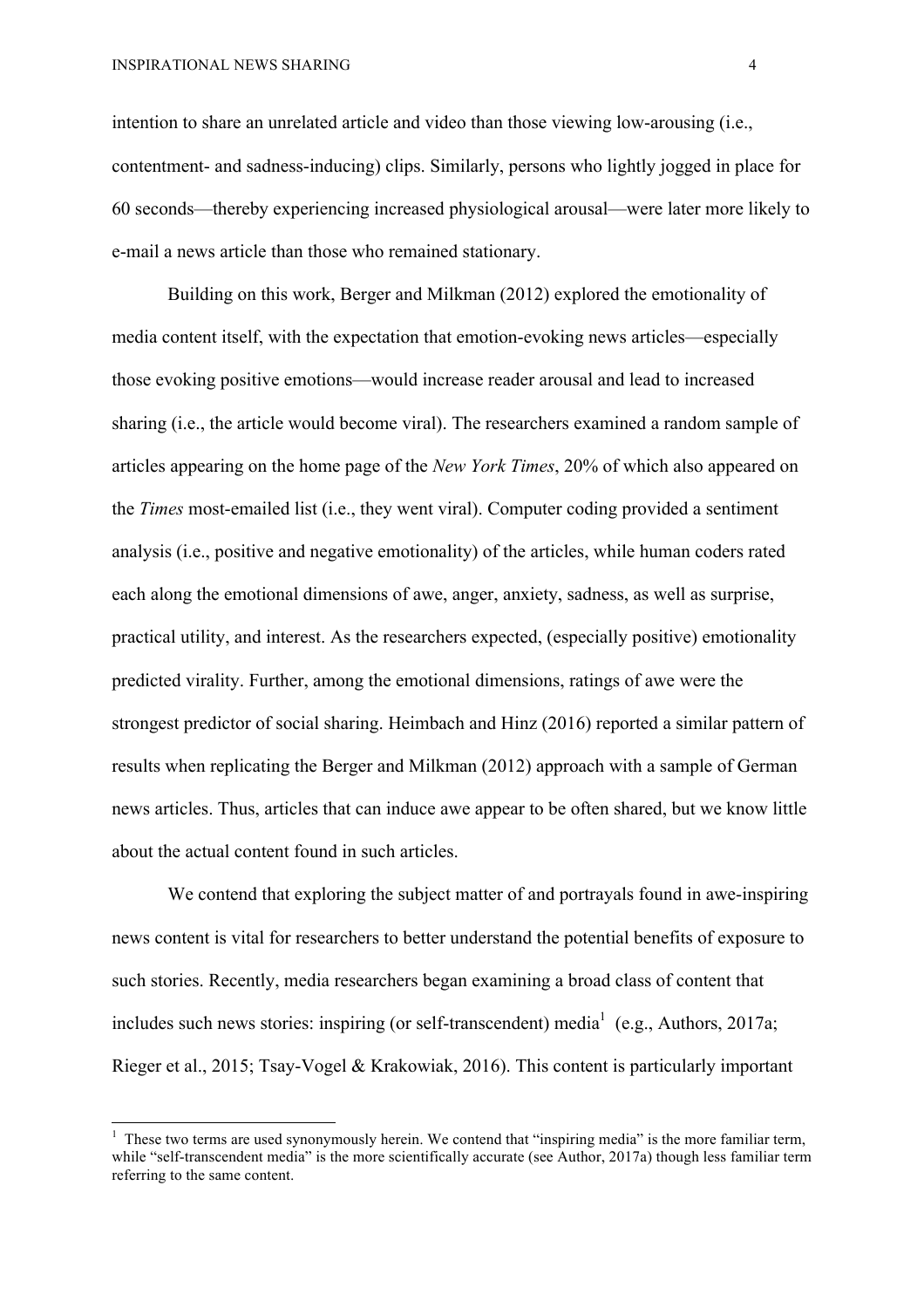and socially relevant because of its potential to promote empathy, virtue, human connectedness, and prosociality (Author, 2012; Algoe & Haidt, 2009; Haidt, 2003; Prestin, 2013; Schnall, Roper & Fessler, 2010; Peterson & Seligman, 2004). Stated another way, inspiring media messages—such as awe-inspiring news stories—can contribute to the development of trait transcendence.

#### **Transcendence and News Sharing**

Transcendence is the dispositional trait to strive for and connect with purpose and meaning greater or higher than ourselves; it is thought to be one of six core human virtues found in all cultures (Peterson & Seligman, 2004). Individuals can develop trait transcendence by performing, and witnessing others perform behaviors associated with gratitude, hope, spirituality, and an appreciation for moral and physical beauty and excellence. Transcendence can also be developed, by experiencing related self-transcendent emotions, including awe (among others) (e.g., Algoe & Haidt, 2009; Fredrickson, 2009; Haidt & Morris, 2009). Thus, when people read awe-inspiring news stories, they can potentially develop and promote their own trait transcendence. Moreover, given the outward-orientation of transcendence, the sharing of awe-inspiring articles with others via social media sites or email is, in itself, another way to promote the development of the trait (in that, the sharing of information for another's benefit can reasonably be considered a prosocial and altruistic act).

As noted above, past research has established that articles that inspire awe are often socially retransmitted. Moral psychologists describe awe as the amazement elicited by vast, beautiful, or perfect stimuli (and the description thereof), which require a measure of accommodation because our capacity to understand and comprehend the experience is challenged (Keltner & Haidt, 2003). Awe-inspiring news articles are those that evoke such feelings. In fact, this conceptualization of awe is precisely the one used by Berger and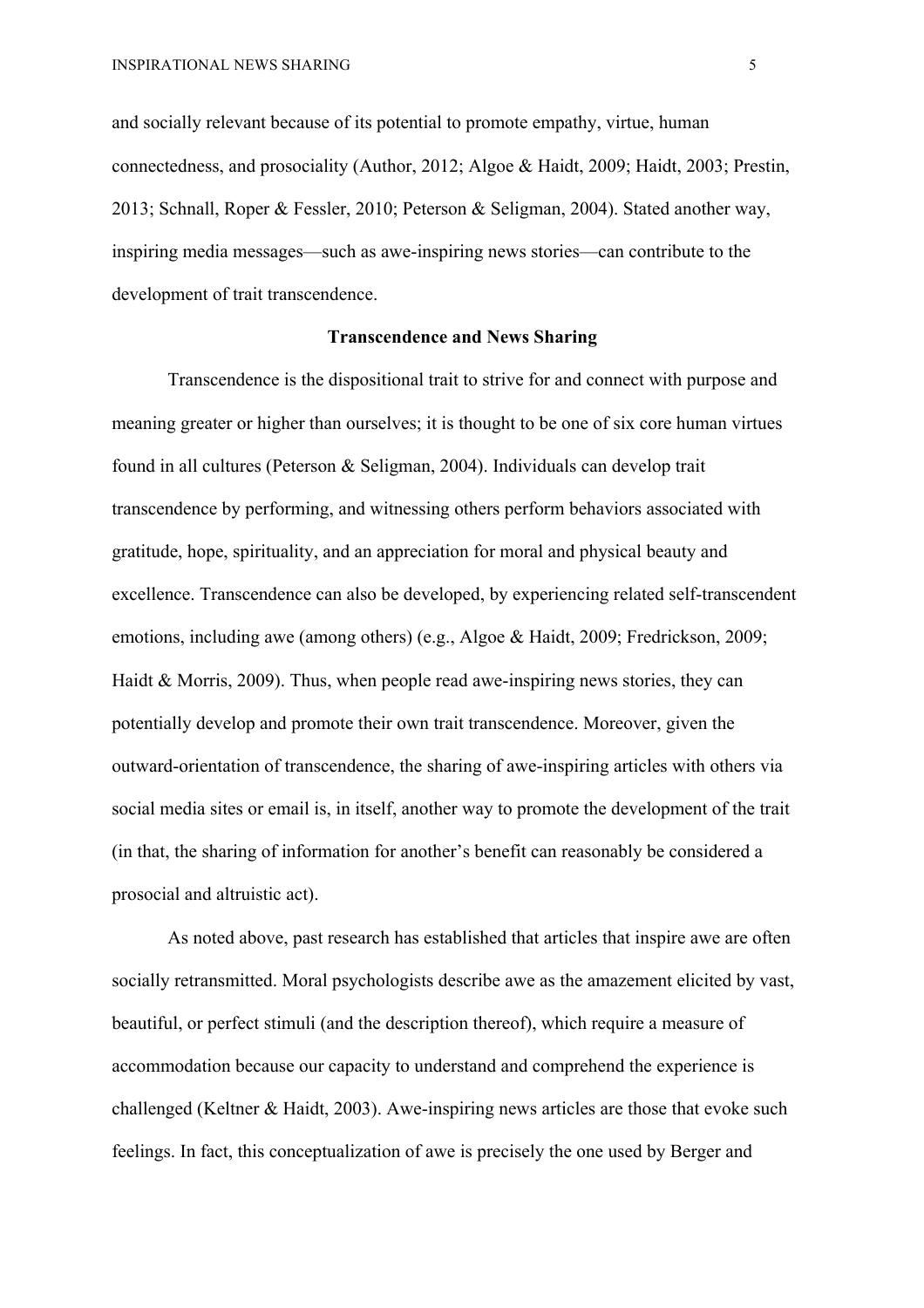Milkman (2012; Web Appendix for the article), as well as Heimbach and Hinz (2016), to train coders in their earlier studies.

However, awe as a self-transcendent emotional response is quite similar to several others, specifically, elevation, admiration, gratitude, and hope. Elevation is often described as an uplifting, moving, and warm emotional experience in response to moral beauty and humanity's better nature, such as gratitude, charity, loyalty/fidelity, and generosity (Algoe & Haidt, 2009; Diessner, Iyer, Smith & Haidt, 2013; Haidt, 2003; Keltner & Haidt, 2003). Admiration is the motivation and energy we feel when we encounter non-moral excellence, extraordinary skill, talent, or achievement (Algoe & Haidt, 2009). Gratitude is characterized by the sense of wonder, thankfulness, and appreciation for life in response to, more generally, the positive things in life, or, more specifically, someone doing something for you (Wood, Froh, & Geraghty, 2010). Hope is the belief that things can change for the better, whether in our own lives, in the lives of others, or for the world (Frederickson, 2009). A small set of laboratory experiments have demonstrated that these other self-transcendent emotions can also be triggered by elicitors found in media content (e.g., Author, 2012; Lai, Haidt, & Nosek, 2014; Prestin, 2013; Schnall, Roper, & Fessler, 2010; Van Cappellen, et al., 2013).

What binds all of these emotional experiences together under the banner of "self-transcendent" is the fact that they share a common type of elicitor: goodness or virtue found outside of ourselves, often in other people and their actions. Therefore, co-activation of several self-transcendent emotions is likely in response to the same media content; as a result, we contend that a holistic approach to examining self-transcendent media—as opposed to the more narrowly defined awe-inspiring media or news—is most appropriate. Further, doing so is socially significant because of the potential positive effects from exposure.

Scholarship in positive psychology explains how the experience of self-transcendent emotions can build our personal resources, leading us to explore and engage with our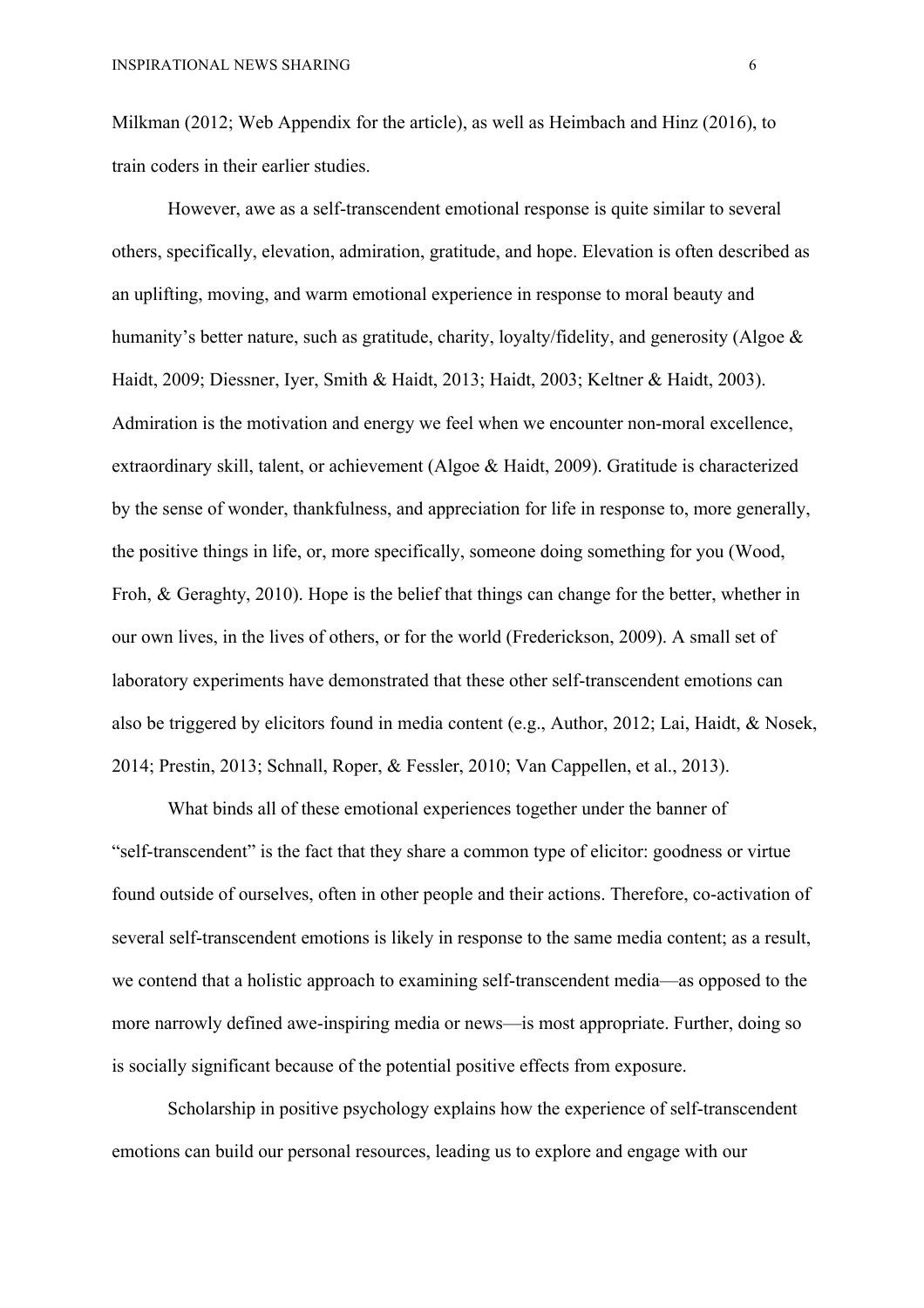environment (i.e., the broaden-and-build theory; Fredrickson, 2001; 2009). As a result, we are drawn out of ourselves, our perspectives are broadened, and our attention and actions turns toward others. As noted above, a small-but-growing body of literature has demonstrated how media may facilitate the process; to this point, though, little of that research has examined news.

Given the potential personal and social benefits of consuming awe- and other self-transcendent emotion-inspiring news, and given the reported frequency with which such news is socially shared, we think the content warrants a more in-depth examination. To that end, we conducted the first systematic analysis of inspiring news content, adopting and expanding upon the protocols employed by Berger and Milkman (2012) and Heimbach and Hinz (2016). More specifically, we utilized computational and manual approaches to analyze a sample of articles appearing in the most emailed, most tweeted (on Twitter), and most Facebook posted articles from *The New York Times* website over a 6-month period.

Although Berger and Milkman's (2012) seminal work on awe-inspiring news sharing is foundational to our study, as previously noted, we contend that a more inclusive approach (i.e., beyond awe) is necessary to more appropriately reflect the broader concerns and current work of media researchers relative to inspiring or self-transcendent media. Thus, our study was motivated by three research questions dealing with more broadly conceptualized inspiring (i.e., not solely awe-inspiring) news. First, we asked,

RQ1: What type of content is contained in news articles that are considered inspirational?

To interrogate this question, we knew that new methodological tools would be needed. Because printed news stories must rely heavily—and, in most cases, solely—upon language to convey meaning, and because language can impart social and psychological constructs such as emotionality, social relationships, and social hierarchy important to the reception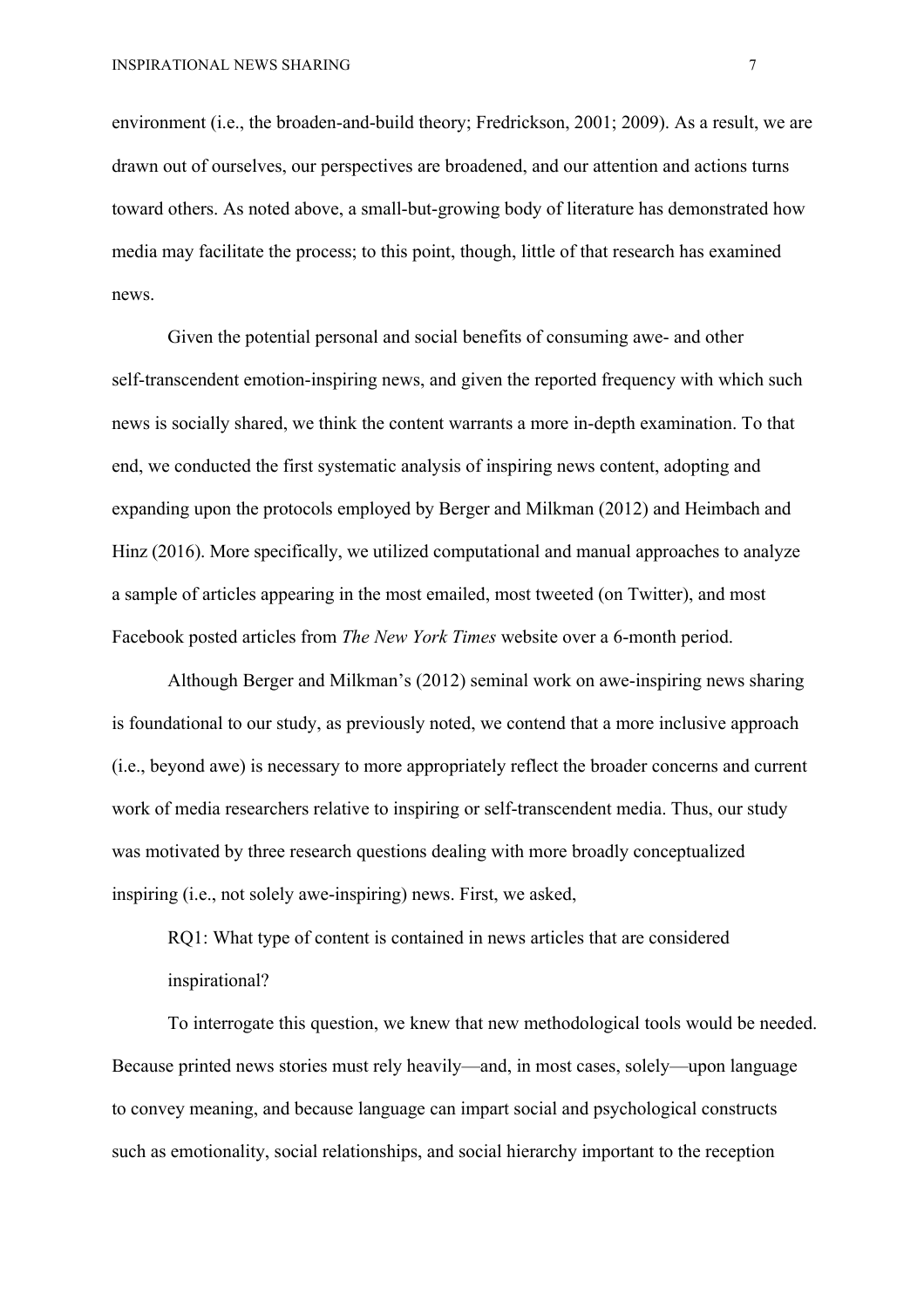process (Tausczik & Pennebaker, 2010), we focused our attention on the use of specific words that might elicit a self-transcendent emotion in a reader. To do so, we developed and applied an Inspiring Media Content Dictionary (IMCD) to systematically detect the presence of 370 English words, word stems, and phrases corresponding to six self-transcendent emotional experiences.

We suspected that inspirational news articles would feature more words associated with self-transcendent emotions than non-inspirational stories. We also expected, as previous research has suggested, that such stories would more likely contain terms associated with emotional positivity than non-inspirational news. Nevertheless, given the exploratory nature of this study, we decided to investigate these and related relationships through a second research question:

RQ2: What content features might predict an article to be considered inspirational?

Finally, emotional dimensions like awe, as well as other content features—practical utility, surprise, interest, and exemplification—have been associated with an increased frequency in retransmission (Berger & Milkman, 2012; Kim, 2015). We thought that incorporating these and other content factors into our analyses might help to illuminate connections between inspirational news and virality. Therefore, we asked:

RQ3: What content features predict the virality of news considered inspirational?

#### **Method**

Guided by past research on news sharing and virality, we systematically analyzed articles that had been frequently retransmitted through the *New York Times* website (http://nytimes.com) during two 3-month periods (February-April and August-October 2016). A hybrid method of computational and manual content analysis was used to analyze the data (see Lewis, Zamith, & Hermida, 2013).

#### **Sample**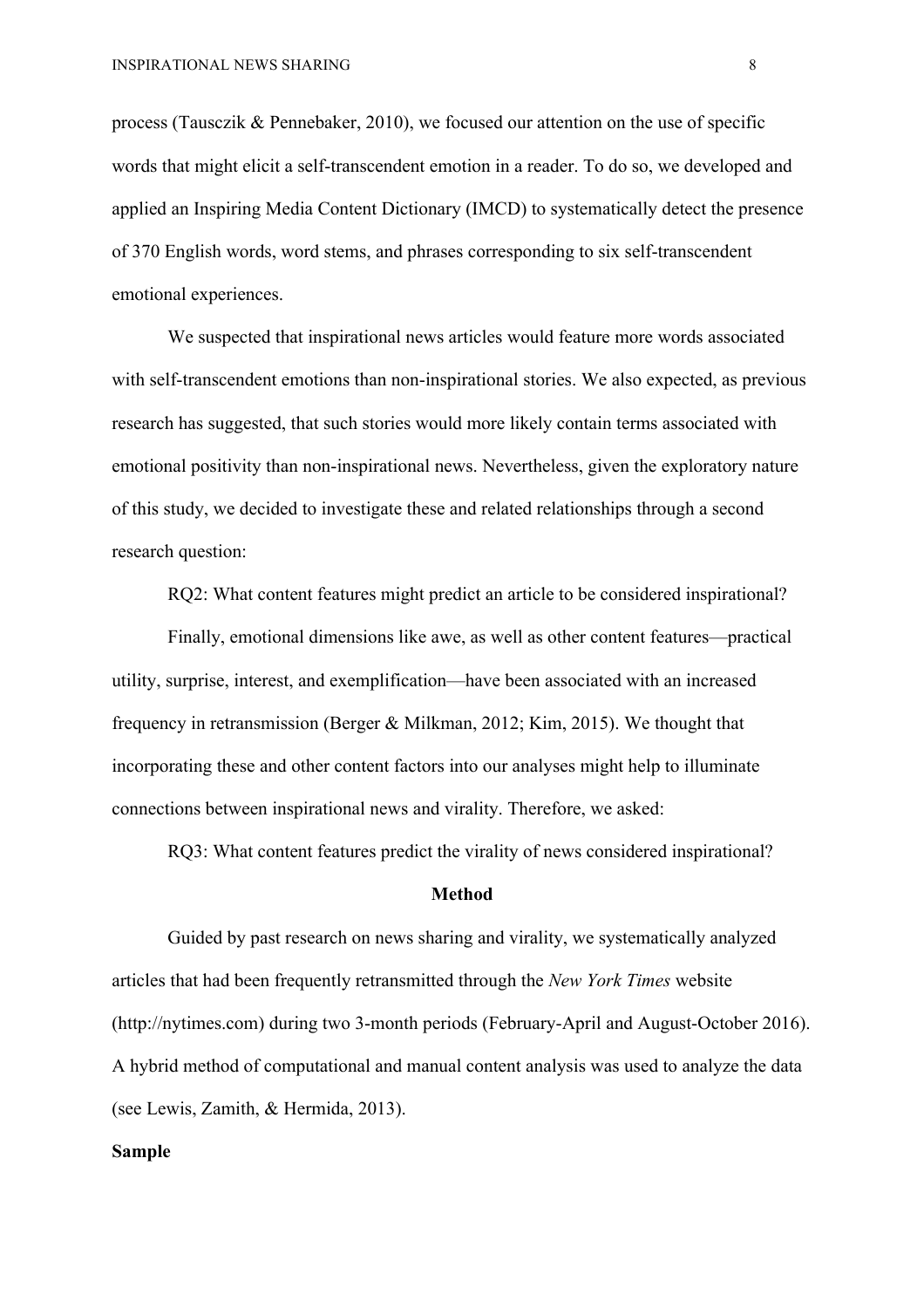Data were collected using a project-developed web crawler that utilized the *New York Times* API to systematically scrape the Top 20 most emailed, most tweeted (on Twitter), and most posted to Facebook lists every six hours (i.e., four times a day). The web crawler captured each article's title, author, publication date, section, rank on the corresponding list (1-20), URL, summary, and full text. During our sampling period, a total of 44,306 articles were captured. As one might expect, a large number of articles appeared multiple times within each of the three datasets due to their popularity over time (and because we collected the lists at such a high frequency). For instance, the *Times*' most read article of 2016—Alain de Botton's "Why You Will Marry the Wrong Person"—appeared 84 times in our Facebook list alone. Thus, deduplication of the data was necessary. This procedure yielded a total of 6,159 unique articles: 2,510 from the most emailed list, 1,804 from the most tweeted list, and 1,845 from the most shared on Facebook list. We retained the most recent/last ranked version of each article for our analysis. A small number of articles ( $n = 114$ ) were not coded due to data collection and assignment errors. The final sample  $(n = 6,045)$  was subject to human coding and analyses, with a slightly smaller sample (*n* = 5,828) computer coded and analyzed because the API failed to return the full text to the dataset (though we were able to access the full text through the unique URLs for human coding).

## **Coding Strategy**

The unit of analysis was the full text of each article. The Linguistic Inquiry and Word Count 2015 (LIWC 2015; Pennebaker, Boyd, Jordan, & Blackburn, 2015) software was used for computerized coding of the deduplicated articles ( $n = 5,828$ ). An advantage of LIWC 2015 over other textual analysis programs (in addition to its use in past studies on news virality) is the functionality of users uploading their own dictionary for strategic analytic purposes (see below). By default, LIWC 2015 measures variables by percentage. Because the average word count of the  $5,828$  articles was  $1245.23$  (SD =  $823.44$ ), we report (where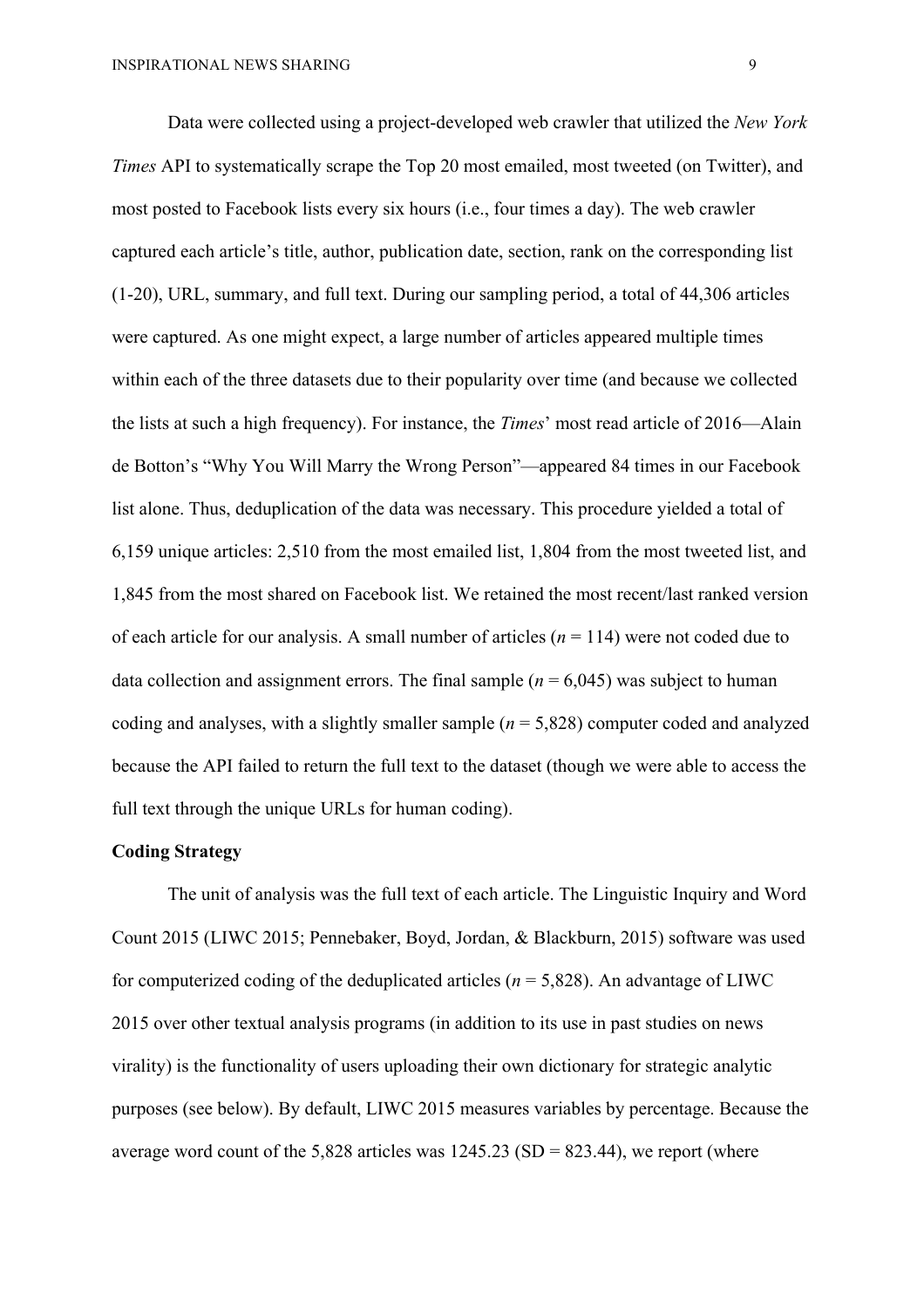appropriate) the default percentage format (over an actual word count) to avoid bias based on varying article lengths.

Following Berger and Milkman (2012), we recorded total *word count* for each article and *article complexity* (i.e., words longer than six letters). To remain consistent with past research, we also computed an *overall emotionality* and *emotional positivity* score for each article (via LIWC's built-in sentiment analysis feature), based on the percentage sum of positive and negative words and the percentage difference between positive and negative words respectively.

Furthermore, we developed a dictionary of terms related to trait transcendence and self-transcendent emotions to be used by the analysis software to process the linguistic data (for a full description of this process, see Authors, 2017b). To do this, we followed expansive and contractive step-wise procedures similar to those used to develop the LIWC 2015 Dictionary (Pennebaker, Boyd, Jordan, & Blackburn, 2015) and the Moral Foundation Dictionary (Graham, Haidt, & Nosek, 2009). Specifically, in the first step, one author identified words, word stems, phrases, associations, and synonyms within six categories: five self-transcendent emotions (awe, admiration, elevation, hope, and gratitude) and a general emotional state of inspiration. Sources for the first-step procedure included official English dictionaries, online sources (e.g., transcripts of TED talks), and open-ended responses to items from past inspirational media surveys (Authors, 2017c; Authors, 2017d). Step 1 resulted in 755 full words, word stems, and multi-words phrases (e.g., profound, inspir\*, look forward, etc.). An additional 28 words/word stems were generated via a brain-storming session involving the project research team. In Step 2, the authors examined each word in the dictionary in terms of their "fitness" for each category. In order for a word to remain in a given list, a majority of researchers had to agree on its inclusion. In case of disputes, we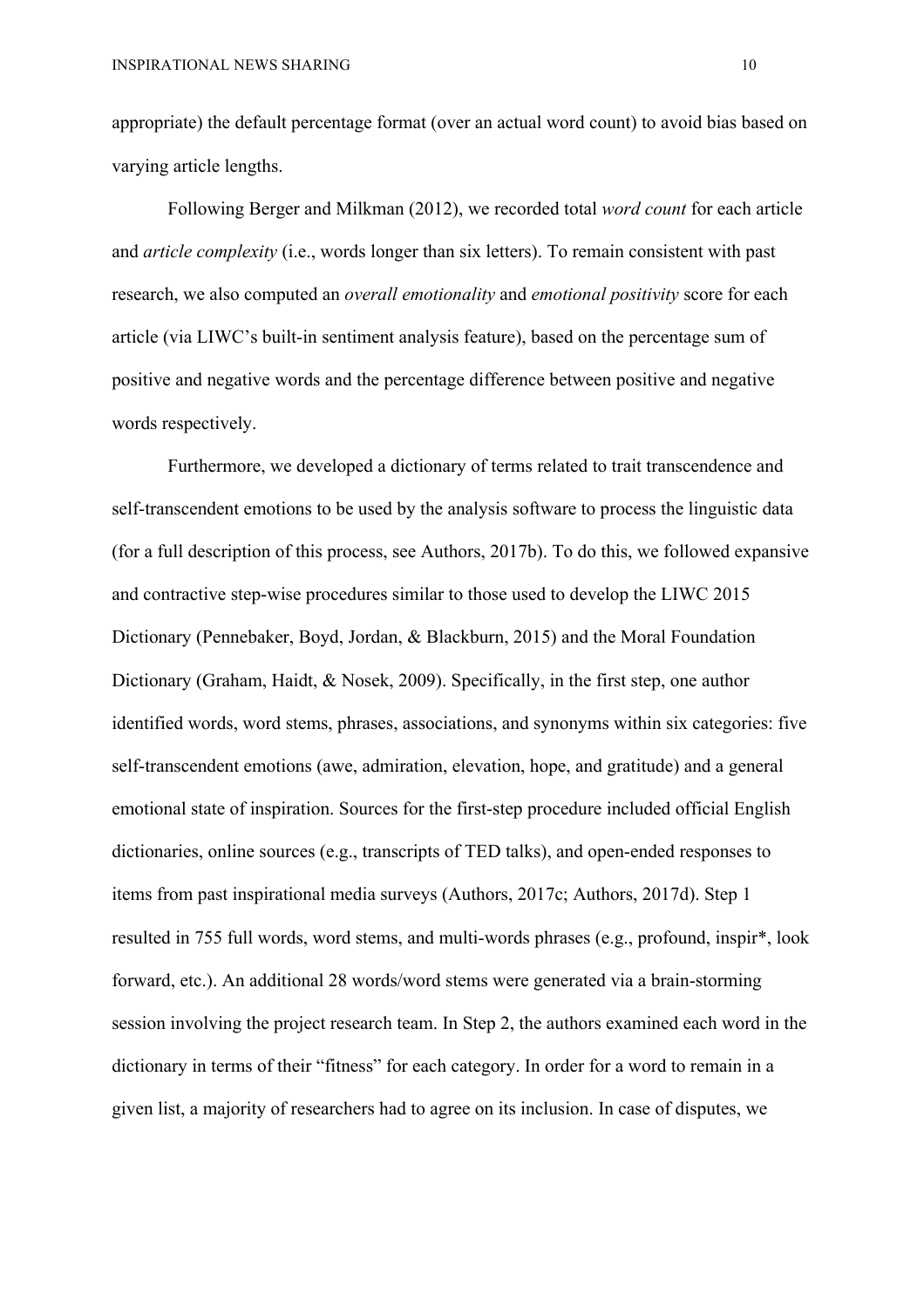followed Pennebaker and colleagues' (2015) instruction and looked up online sources to determine a word's typical meaning and use. This procedure eliminated 141 words.

In Step 3, to ensure the validity of the dictionary, we checked the base rate of word usage in more than 1,250 TED talk transcripts, 35 music, art, science, and technology books from Project Gutenberg, more than 200,000 tweets collected for other research purposes over the course of three years, and the February data from our own sample (Pennebaker, et al., 2015). We removed from the dictionary all words that appeared zero times across all of those sources and further scrutinized words that appeared fewer than 10 times. The resulting Inspirational Media Content Dictionary  $(MCD)^2$  included a total of 370 words, word stems, and phrases within six categories: awe, admiration, elevation, hope, gratitude, and general inspiration. Due to the overlapping nature of these experiences, some terms appeared within multiple categories (e.g., grat\* appears in the list for awe, admiration, elevation, and gratitude; appreciate\* appears in the list for both gratitude and admiration). After uploading the IMCD to the LIWC platform, we measured the frequency of words related to *awe*, *admiration*, *elevation*, *hope*, *gratitude*, and *general inspiration*. An overall *inspirational word* use factor was also created for each article by summing these six measures (after removing cross-categorized words).

In addition to the computerized coding, news articles were subject to human coding on 10 dimensions (discussed below). One senior researcher and two trained graduate student coders (who were blind to the specific nature of the project) were involved in the human coding process. A random sample of 10% of the articles from each dataset was extracted for practice coding and to establish intercoder reliability. During a series of practice coding sessions, preliminary results were discussed and disputes reconciled. Final intercoder

<u> 1989 - Johann Stein, fransk politik (d. 1989)</u>

 $2^2$  A printed version of the IMCD is available here: [URL blinded for review].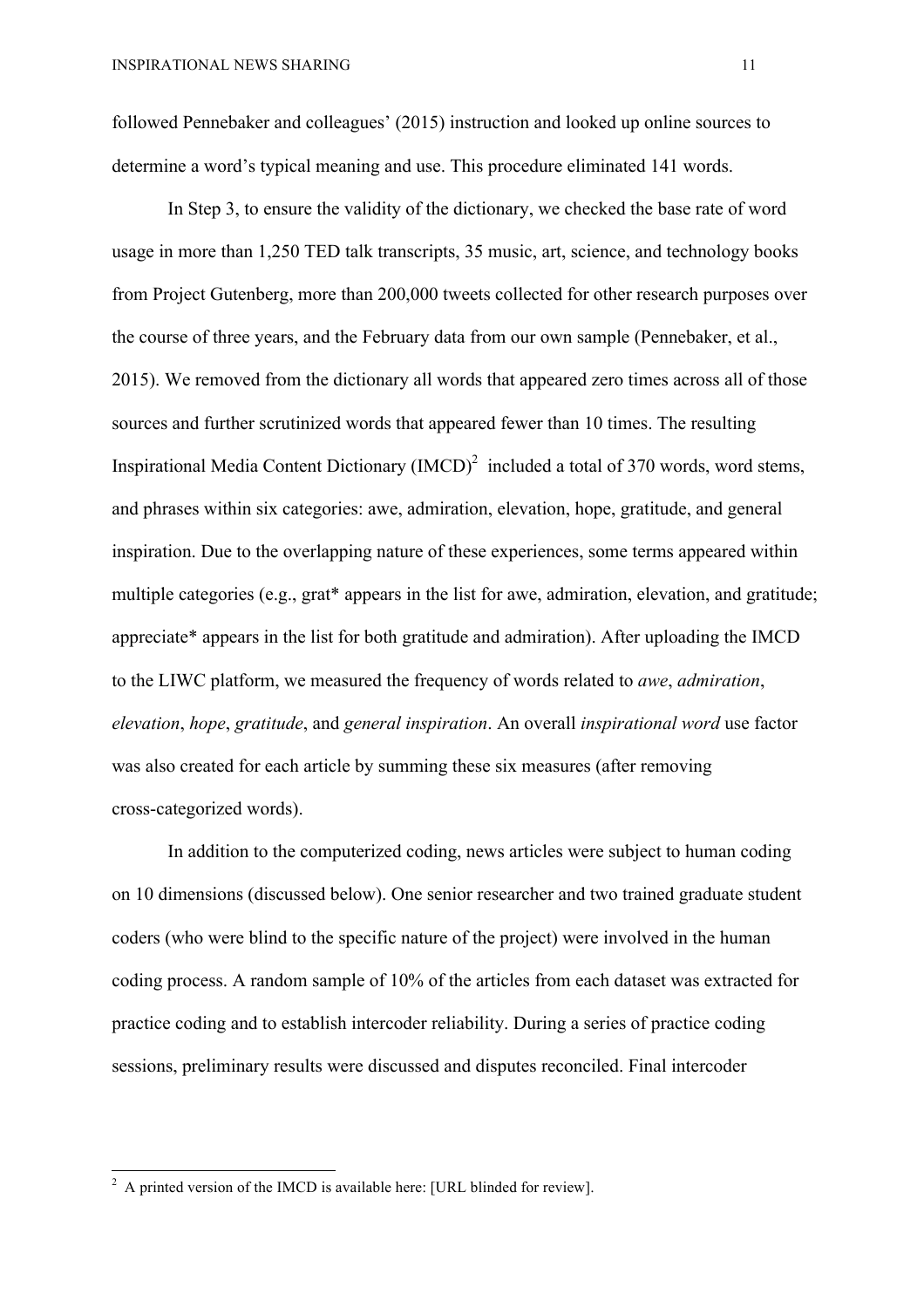<u> 1989 - Johann Stein, fransk politik (d. 1989)</u>

reliability estimates ranged from Krippendorf's  $\alpha$  = .74 to .91. Given sufficient reliability, each coder then assessed one third of the full sample along the 10 dimensions.

First, each article was judged to be *inspirational or not*  $(0 = no; 1 = yes)$ . Specifically, following Berger and Milkman's general approach, coders were provided with definitions of the five self-transcendent emotions of interest (awe, admiration, elevation, gratitude, and hope).<sup>3</sup> Coders then read the full text of each story. Articles were rated as inspirational if they elicited any of the five self-transcendent emotions. This particular variable yielded the highest inter-coder reliability (Krippendorf's  $\alpha$  = .91). We next identified the *inspirational nature* of the inspirational articles (only) based on a typology adapted from Authors (2017d). Specifically, coders categorized the general content of the story as pertaining to: (1) family, relationships, and partnerships, (2) altruism/philanthropy toward non-family, (3) animals, (4) disaster or tragedy, (5) personal achievements or struggles, (6) political or social issues (including crime), (7) science, technology, health, or medical discoveries, (8) arts, music, and entertainment, (9) sports, (10) religion or spirituality, (11) other, or (12) mixed.

Coders next evaluated the "main characters" presented in each inspirational story, recording *gender*, *occupation*, and *ethnicity* (when discernible). Also, following procedures described by Authors (2017c), we coded whether or not ( $0 = no$ ;  $1 = yes$ ) the main characters in the story displayed the *behaviors/character strengths associated with trait transcendence* discussed earlier: appreciation of beauty and excellence (e.g., praising another's accomplishments, displaying an extraordinary skill or talent, encountering art, nature, or architecture), gratitude (e.g., giving or receiving gifts, showing kindness), hope (e.g., overcoming obstacles, offering encouragement), and religiousness/spirituality (e.g., participating in religious rituals, wearing spiritual symbols).

 $3$  This approach differs from Berger and Milkman (2012), who had coders rate the level of awe (only) on a scale of 1 (not at all) to 5 (extremely). Given the expanded nature (i.e., beyond awe) of our research such a methodological change was necessary. Further, given the overlapping relationships between the various self-transcendent emotions, the decision to evaluate presence/absence of any one emotion versus more subjective ratings of the relative level of each emotion was warranted for the sake of parsimony and validity.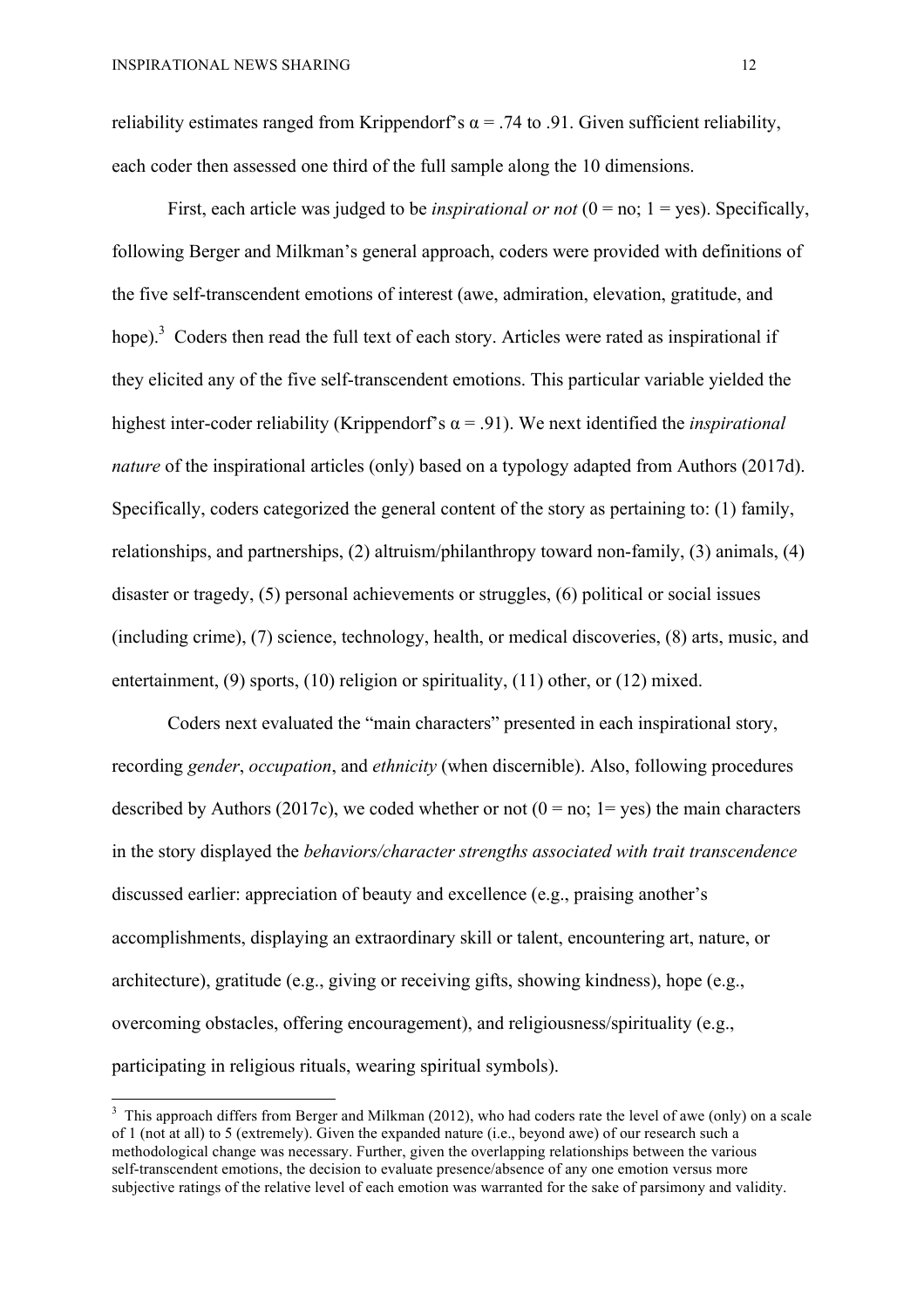Following Berger and Milkman (2012), we also coded the level of *practical utility*, *surprise*, and *interest* of all articles using a 5-point scale  $(1 = "not at all;" 5 = "extremely").$ Additionally, following Kim (2015), coders identified ( $0 =$  absent; 1= present) whether the article contained *exemplification* (i.e., inclusion of personal stories or experiences of people related to the news topic). Articles were also coded as *hard or soft news*  $(0 = soft; 1 = hard)$ based on the general topic covered (Horan, 2013).

Finally, we calculated three measures of virality for each article based on information gathered by the web crawler. First, we computed the number of times each article appeared on each list during the sampling frame (regardless of rank), with higher values indicating an article appeared more often. Because this value necessarily reflects a measurement of temporality, we refer to this as our *longevity measure of virality*. We also collected the highest rank each article achieved on each list (*highest rank*), as well as the number of lists (1-3) on which each article appeared, representing the number of different sharing platforms (*platform diversity*).<sup>4</sup>

#### **Results**

The first goal of this project was to gain a thorough understanding of the content features associated with inspirational stories (RQ1). Of the 6,045 articles coded, 21.1% (*n* = 1,275) were judged to be inspirational. Figure 1 depicts the distribution of inspirational and non-inspirational stories over time. The greatest number of inspirational stories appearing on any list was on February 23 (*n* = 22); the fewest appeared on March 14 (*n* = 0). Across our entire sampling frame, the frequency of inspirational and non-inspirational stories was

 <sup>4</sup> One could argue that "total number of times each article was shared" is the ideal measure of virality. We do not disagree. However, at the time of data collection, we were unable to extract that information using the *New York Times* API. Therefore, as past researchers have done, we adopted proxy measures to reflect different dimensions of news virality. Granted, each measure has it shortcomings (see the related discussion in the Web Appendix in Berger and Milkman [2012]). Nevertheless, we contend that our triangulated approach to measuring virality is (a) in keeping with past research, and (b) quite valuable, informative, systematic, and valid.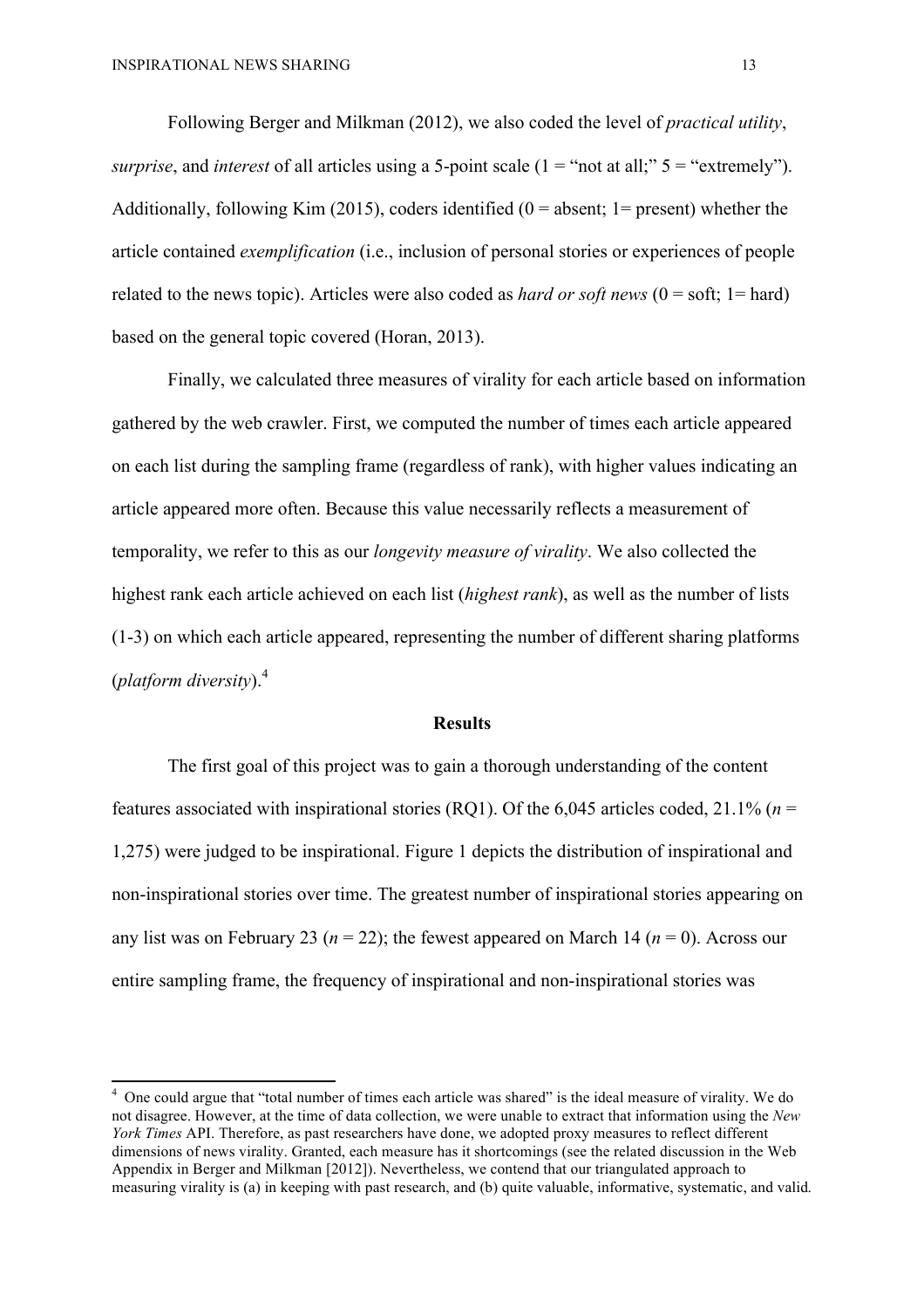significantly correlated ( $r = .312$ ,  $p < .001$ ); however, during a few time periods (e.g., the end of April, the month of September), inspirational stories appeared relatively less frequently.

#### ——Insert Figure 1 here——

Table 1 reports the results of a series of t-tests comparing the content characteristics found in inspirational and non-inspirational stories. In line with our expectations, inspirational articles featured significantly higher percentages of positive emotional words, total inspirational words, as well as words associated with all six categories in the IMCD. The ten IMCD terms appearing the most frequently in the inspirational articles were help<sup>\*</sup>  $(n =$ 781), lov\* (*n* = 588), learn\* (*n* = 395), grow\* (*n* = 381), power\* (*n* = 376), belie\* (*n* = 351),  $\text{kind*}(n = 366)$ , great ( $n = 347$ ), hope\* ( $n = 276$ ), and interest\* ( $n = 263$ ). Further, inspirational stories were rated to be significantly higher in terms of interest, surprise, and practical utility. Non-inspirational articles featured a significantly greater percentage of negative words and more emotional words overall (due to the high frequency of terms associated with negative emotions).

### ————Insert Table 1 here————

In terms of the content contained in inspirational articles, stories reporting political and social issues (22.1%), personal achievement (20.8%), science, health, technology, and medical-related discoveries (19.8%), arts, entertainment, and music-related topics (13.6%), and sport (8.8%) were most common. For the transcendence-related character strengths, more than half (61.8%) of the inspirational articles described some form of appreciation of beauty and excellence, 42.5% reported a character enacting hope, and 30.1% of articles described gratitude. Only 3.5% of inspiring stories contained descriptions of behaviors associated with religiousness or spirituality.

As one might expect with such texts (which contained no pictures), the gender, ethnicity, and occupations of the leading characters were not always evident; for the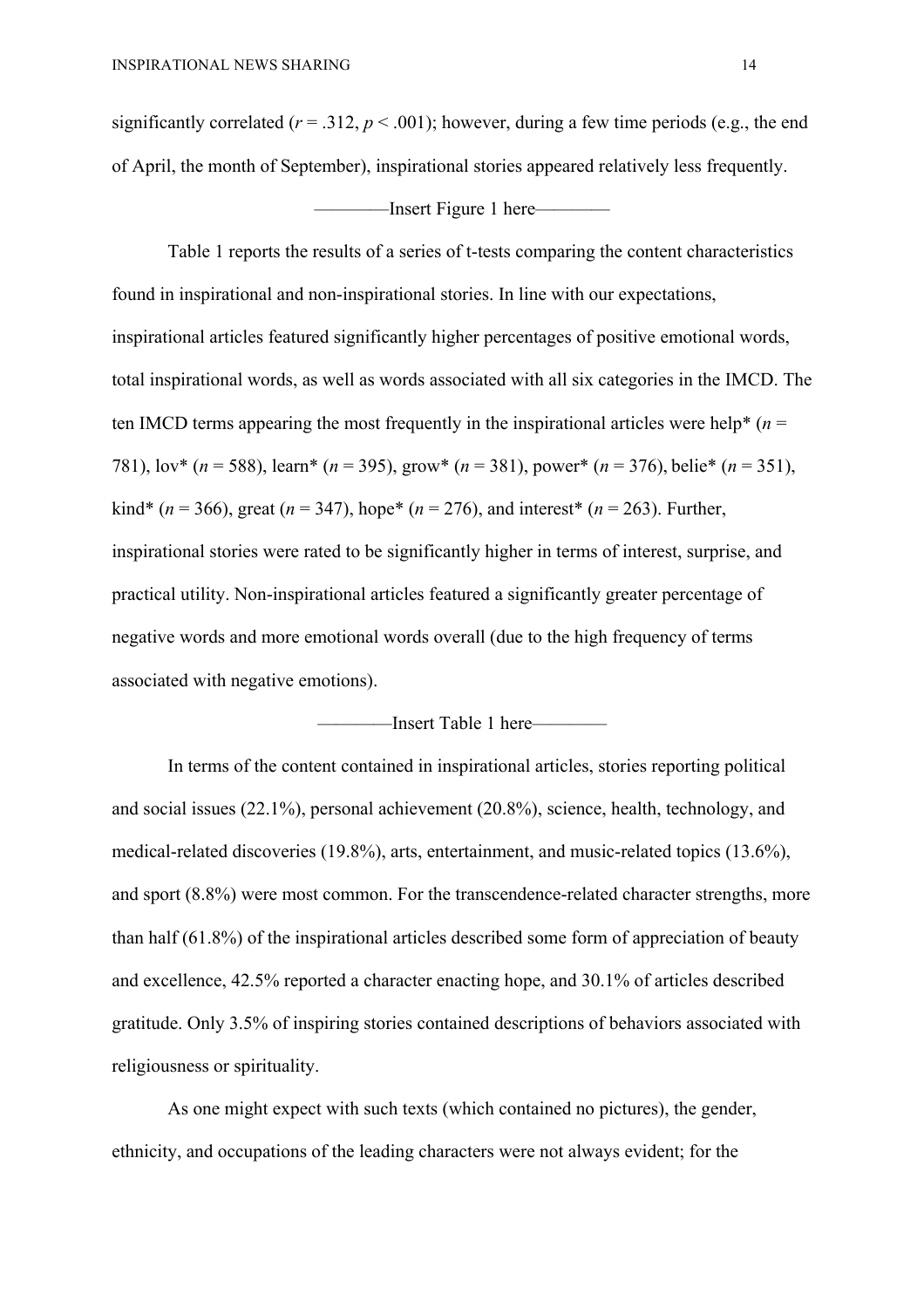INSPIRATIONAL NEWS SHARING 15

inspirational articles, the gender of the lead character was discernible in 50.8% of the cases, the race of the main characters in 44.5%, and the occupation of the lead character in 68.2%. For the inspirational stories in which the leading characters were sufficiently described or identified, males (67.2%) were featured more than twice as often as females (30.8%). Inspirational articles featuring Whites were most common (58.7%), followed by stories featuring African Americans (21.9%), Asians (7.3%), and persons from the Middle East (6.3%). With regard to occupations, stories featuring scientists and educators (15.6%) were most common, followed by those featuring artists (14.6%), athletes (12.7%), celebrities (11.0%), and "ordinary people"/citizens (10.7%).

We also examined the content characteristics that might predict an article being considered inspirational (RQ2). Because the dependent variable was categorical in nature (i.e. inspirational or not), multinomial logistic regression was used to interrogate the research question, with the percentage of emotionally positive and overall emotional words initially regressed on inspirationality (Table 2, Step 1). Results indicated that both factors were significant predictors of an article being considered inspirational, though overall emotionality did so negatively (again, likely because the high frequency of terms associated with negative emotions found in the non-inspiring articles).

The six categories from the IMCD were next entered into the model (Table 2, Step 2). The percentage of general inspirational, admiration, elevation, and hope related words significantly predicted whether an article was considered inspirational; these relationships (except for admiration) remained robust after controlling for many other content characteristics (Table 2, Step 3). The proportion of awe-related terms approached significance. Words associated with gratitude were not found to predict inspirationality; in fact, when other content factors were statistically controlled, gratitude words became a significant negative predictor of inspirationality. Over and above the predictive power of the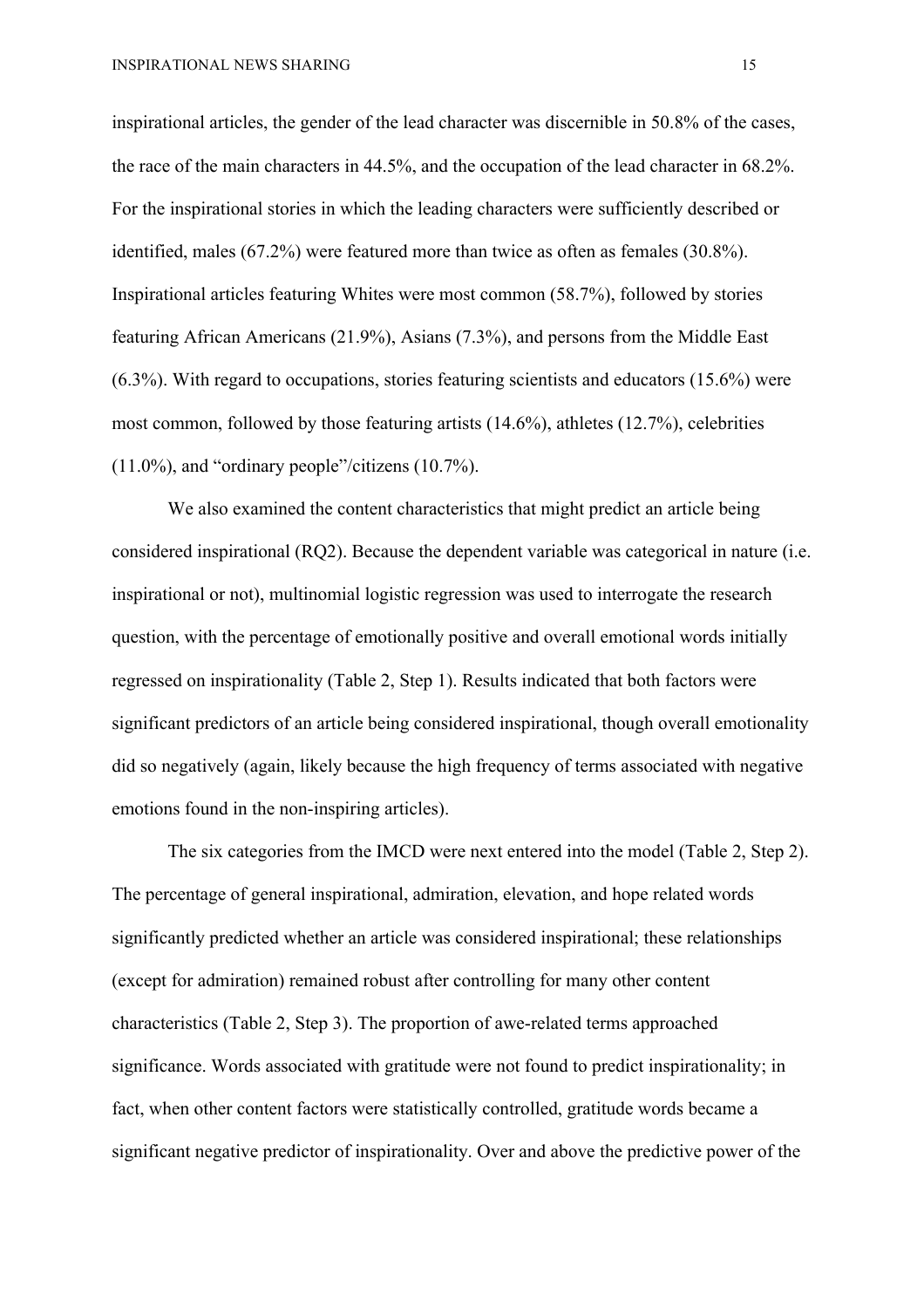emotional language used, several other content factors predicted an article being judged to be inspiring (in order of strength): presence of exemplification, interest rating, being a soft news story, practical utility, word count, and language complexity (negatively).

————Insert Table 2 here————

Finally, linear regression models were estimated using the ordinary least squares method to examine the relationship between content characteristics and the virality of inspiring news articles (RQ3). The three measures of virality—longevity, highest rank, and platform diversity—were regressed on the content characteristics and control variables used to examine RQ2. No discernible pattern of influence was revealed for the inspirational articles, with only word count being a significant predictor across all three measures of virality (Longevity: *B* = 2.20, 95% CI [1.59, 2.80]; Rank: *B* = 1.02, 95% CI [.68, 1.36]; Diversity:  $B = .01, 95\%$  CI [.01, .11]). Additionally, interest and surprise predicted platform diversity  $(B<sub>Interest</sub> = -0.09, 95\% \text{ CI}$  [-.16, -.02];  $B<sub>Surprise</sub> = 0.17, 95\% \text{ CI}$  [.11, .23]) of shared inspirational stories, while practical utility predicted the highest ranking achieved by an inspirational article on any list  $(B = .40, 95\% \text{ CI}$  [.02, .77]).

To further explore these issues, we entered the virality of all news articles (i.e., inspiring and non-inspiring) as dependent variables. As Table 3 indicates, word count again was the only predictor across all three measures of virality (Longevity:  $B = 1.17, 95\%$  [.91, 1.43]; Rank: *B* = .66, 10 95% CI [.48, .83]; Diversity: *B* = .08, 95% CI [.05, .11]); in fact, it was the only significant predictor of highest rank. Further, of particular note for our purposes, the percentage of total inspirational words  $(B = .39, 95\% \text{ CI}$  [.12, .66]) was the second strongest predictor (following word count) of longevity, which was also predicted by emotionality ( $B = .18, 95\%$  CI [.02, .35]), practical utility ( $B = .36, 95\%$  CI [.08, .64]), and (negatively by) interest  $(B = -0.34, 95\% \text{ CI}$  [-.66, -.02]). Platform diversity as a measure of virality was most strongly predicted by the proportion of emotional words ( $B = .06, 95\%$  CI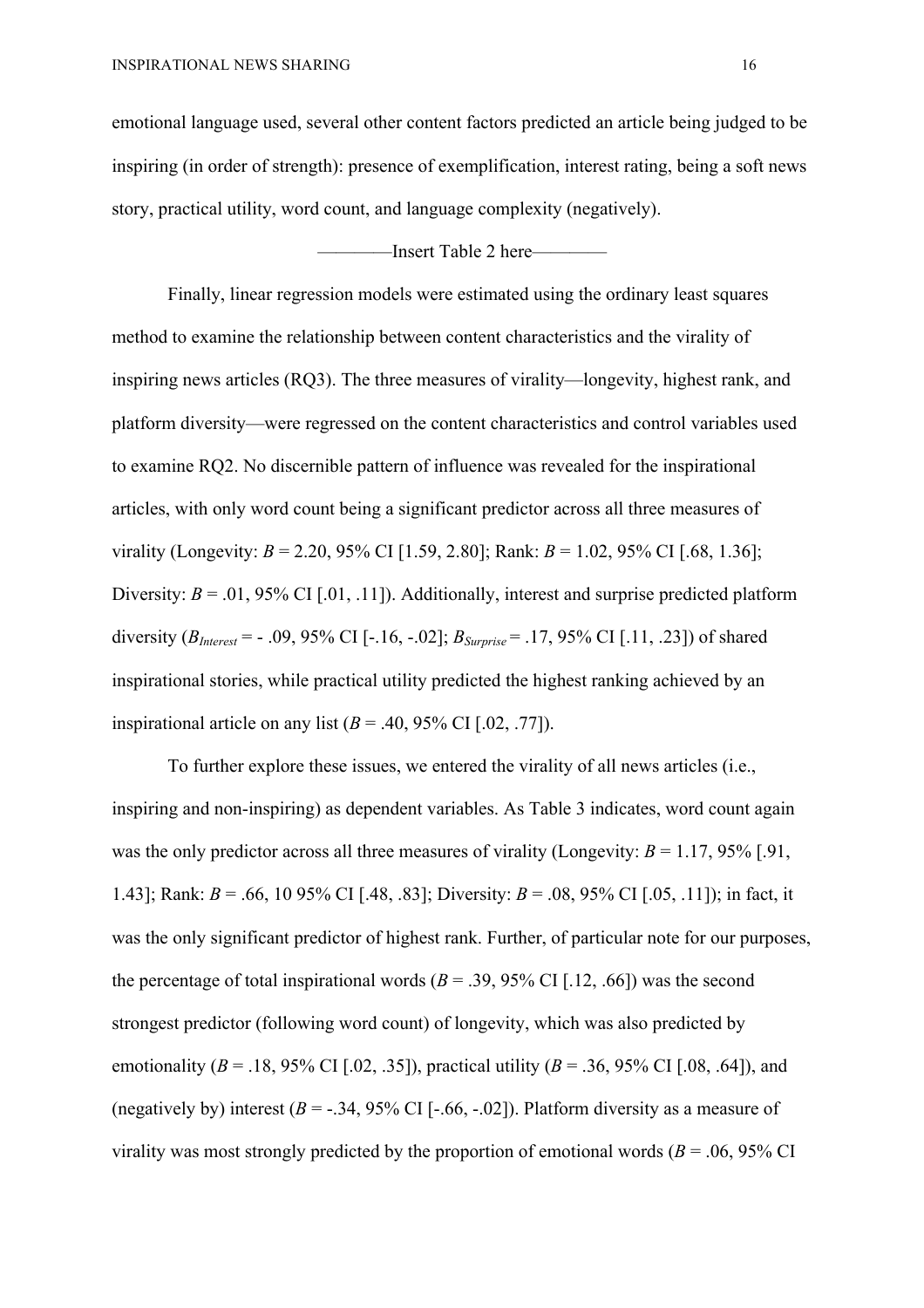[.04, .07]), followed by surprise  $(B = .09, 95\% \text{ CI}$  [.06, .11]), word count, and exemplification  $(B = .07, 95\% \text{ CI}$  [.02, .12]); positive words  $(B = -.03, 95\% \text{ CI}$  [-.04, -.01]) and interest  $(B = .03, 95\% \text{ CI}$ -.07, 95% CI [.06, .11]) both negatively predicted platform diversity.

————Insert Table 3 here————

#### **Discussion**

Past research has repeatedly identified "awe-inspiring" as a characteristic of frequently shared (or viral) news, but to date no studies have actually examined the content of such stories. To address this gap, we examined a 6-month sample of (more broadly defined) inspirational stories shared via email, Twitter, and Facebook through the *New York Times*  website. In addition to relying on techniques used in the past studies, we developed and validated a new methodological tool called the Inspirational Media Content Dictionary (IMCD), which identified words related to self-transcendent emotions (including awe) appearing in the stories in our sample.

Our findings revealed that more than one in five of the most socially shared articles through the *Times* website were inspirational in nature. Given that our data were collected during the primary season of a highly contentious election year, this proportion might be somewhat conservative relative to years in which less political coverage might be found (Berger, 2016). Nevertheless, this finding suggests that inspirational news stories are rather popular in our social lives. Across time, the ratio of inspiring-to-non-inspiring stories shared was fairly consistent, though some variation did seem to exist. Future studies might consider how current events and issues impact the frequency at which inspirational stories are shared. Do tragedies or crises in the world supersede and "drown out" the sharing of positive messages? Or do they promote an increase in sharing of positive messages as a way, for instance, for readers to cope? If the latter, are particular types of stories more likely to be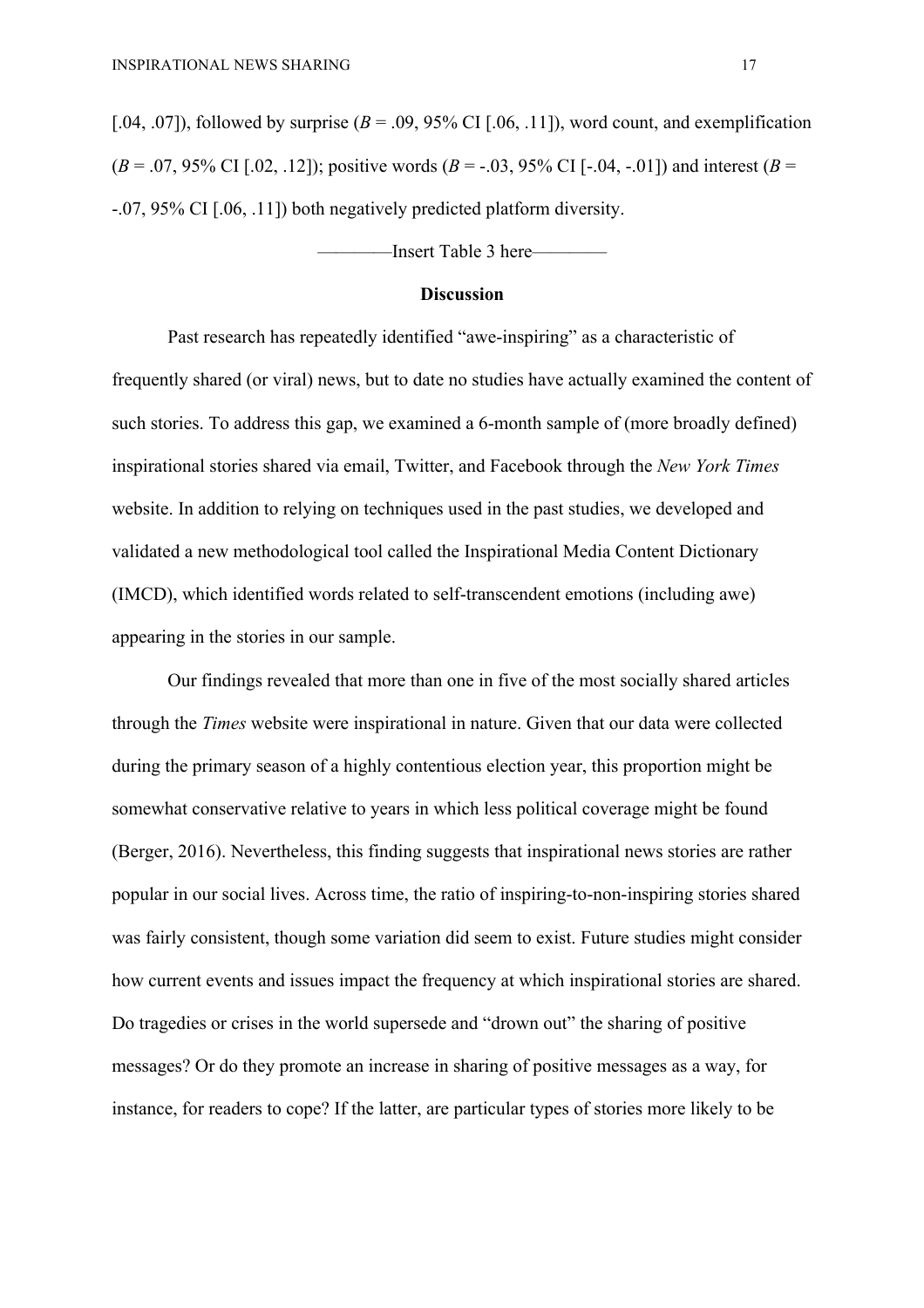shared contemporaneous with or soon after particular types of news events? More exploration of these issues seems warranted.

In terms of the specific content, inspiring news stories were more likely than non-inspiring stories to contain words associated with all five self-transcendent emotions and general inspiration, emotionally positive words, as well as to be judged as useful, interesting, and surprising. They also tended to contain more words in general. In contrast, non-inspirational articles actually featured more total emotional-oriented words (clearly due to the presence of more negatively valenced terms). The general findings related to emotionality are consistent with past research: articles stirring emotions, especially positive emotions, are share-worthy (see more on virality below). One unique contribution of the current study, though, was the development and implementation of a linguistic tool to identify terms associated with self-transcendent emotions. The Inspirational Media Content Dictionary (IMCD) allowed us to explore the phenomenon with much greater precision than past work, which identified "awe-inspiring" as a general descriptor of frequently retransmitted news. In fact, we found that terms conceptually related to awe were actually less frequent (at least descriptively speaking) than those associated with several other self-transcendent emotions (hope, admiration, and gratitude). We contend that this finding provides additional justification for expanding work in this area beyond awe to all forms of self-transcendent emotions. As noted above, a small group of media (primarily entertainment) scholars have begun exploring the more broadly conceptualized content area known as self-transcendent media. We think the findings of the current study provide a rationale for extending that conceptualization to the area of news and news sharing (and beyond the more narrowly defined category of awe-inspiring). We further contend that the IMCD can be a powerful tool for those interested in doing so.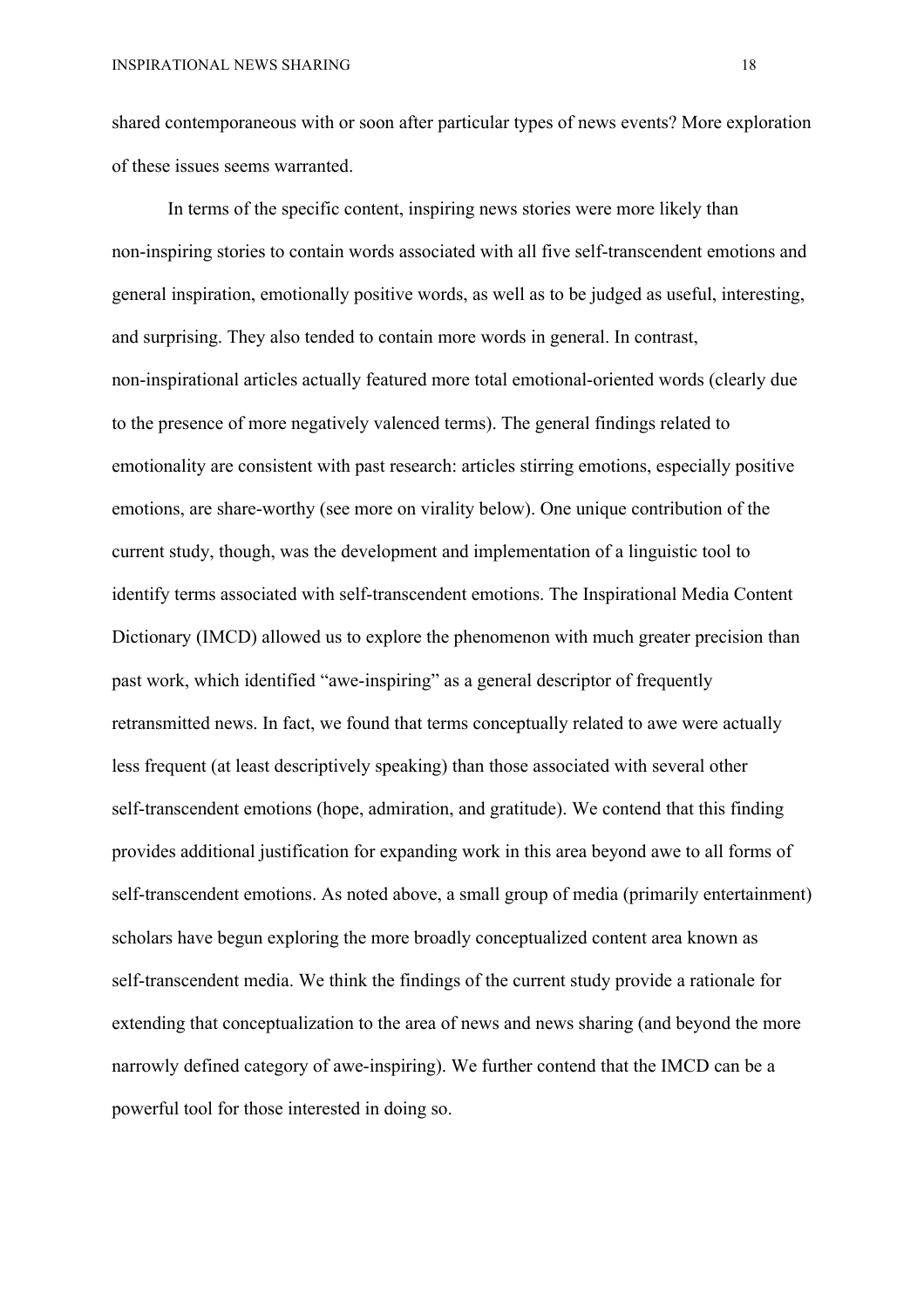Inspirational stories were more likely to center on political/social issues, personal achievement, discoveries in science, health, technology, and medicine, and the arts. Lead characters in inspirational stories reflected longstanding trends (or biases) in media coverage: an overrepresentation of Whites and males (Mastro, 2009). With regard to the occupation of lead characters in inspirational stories, scientists and educators were most common, which is consistent with the high percentage of science-discovery stories found in the sample. This particular findings put the first "face" on inspiring news. Perhaps unexpectedly (particularly given the readership makeup of the *Times*) that face reflects mainstream America. The question remains whether this face is merely a reflection or function of overall representations in news, if inspirational stories actually differ from non-inspirational ones in terms of these representations, or if readers gravitate to or are inspired by stories about people who are more similar to themselves. More research is needed to explore these issues.

With regard to themes associated with trait transcendence found in the articles, inspiring stories were more likely to contain representations reflecting an appreciation of beauty and excellence and hope (as opposed to gratitude and spirituality/religiousness). Conceptually speaking, elicitors of awe (e.g., vastness in nature and space) are closely aligned with the appreciation of beauty and excellence in the positive psychology literature. Thus, this finding is in line with the past news-sharing work that has highlighted awe-inspiring content. In addition, the hope-related behavioral representations are similar to the IMCD findings (see Table 1) in which hope-related words were the most frequent (at least descriptively speaking) among the self-transcendent emotional terms. Furthermore, the prevalence of hope-related depictions in the articles mirrors recent content analyses on inspiring content in YouTube videos (Authors, 2017c). Together, these findings offer additional brushstrokes to the emerging picture of inspiring media, namely the elevated importance of representations related to hope and an appreciation for moral and physical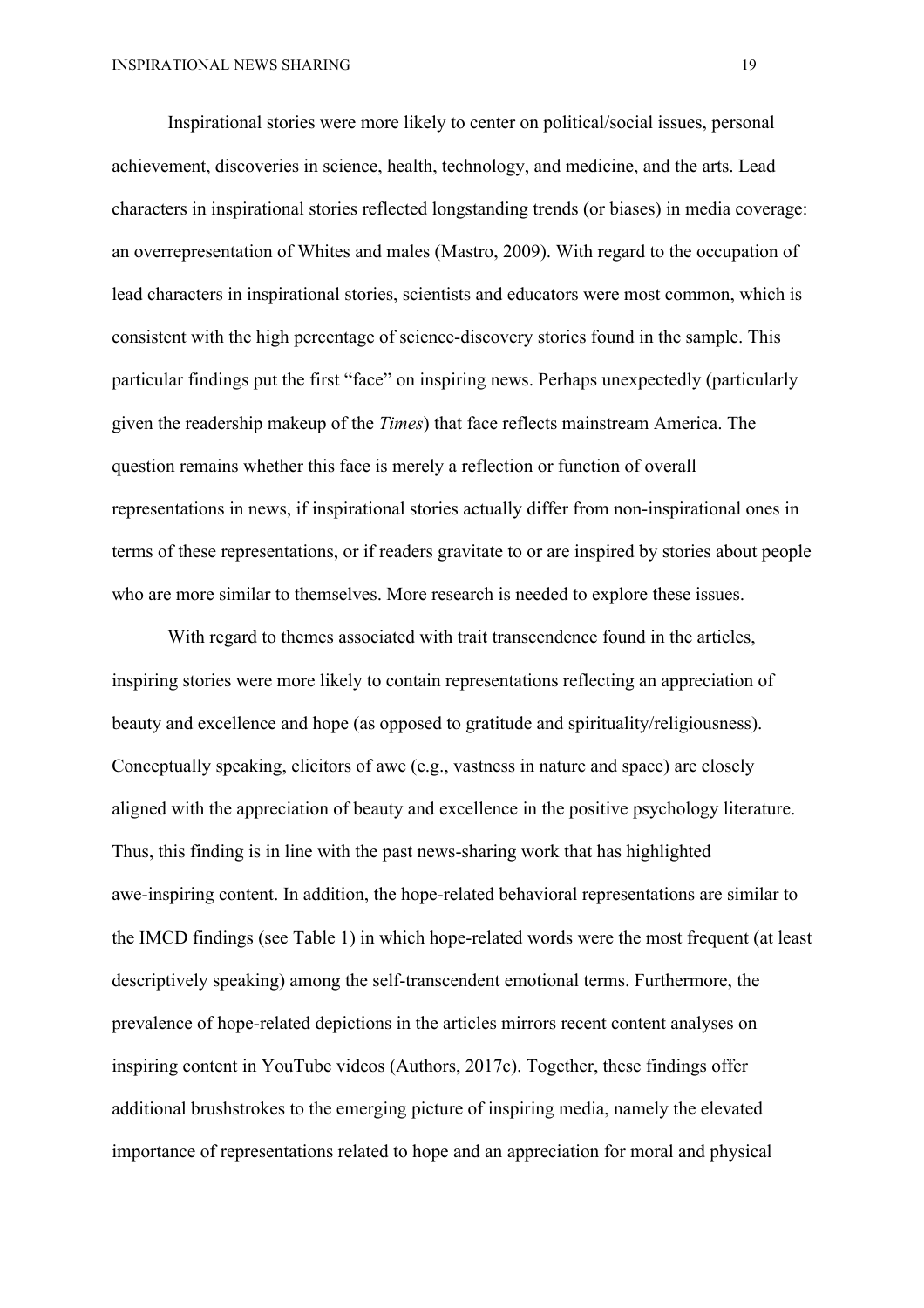beauty and excellence. Continued work is encouraged to bring that picture into complete focus. But also of note are the findings related to gratitude (a negative predictor of inspirationality) and religiousness/spirituality (relatively absent from inspirational stories). We have no ready explanation for the former, while the later may be a reflection of either the lack of news about religion and spirituality or the lack of importance of (or inspiration found in) such coverage in the lives of readers.

Our study also revealed that the percentage of emotionally positive words used were significantly associated with an article being considered inspirational; the percentage of overall emotional words also predicted, but negatively, an article being considered inspirational. These findings held true when controlling for other language use and content characteristics. Furthermore, when we analyzed the use of inspirational words by the six sub-categories in the IMCD, we found that a 1 standard deviation increase in the use of words related to inspiration (general), elevation, and hope increased the odds that an article would be considered inspirational by .48 to .94 times (Table 2, Step 3). In contrast, and perhaps somewhat surprisingly, the use of words related to awe and admiration were not found to contribute to an article's inspirationality (after controlling for other content factors). Furthermore, terms associated with gratitude actually decreased the likelihood of an article being considered inspirational by 17%.

At this point, we do not have a sound theoretical explanation for why terms associated with some of the self-transcendent emotions functioned differently in predicting the probability of an article being considered inspirational. One potential explanation could be tied to the historical effect of data collection. As noted, our sample was drawn during the contentious primary and general election season of an election year; we suspect that certain campaign-related articles (most of which were categorized as non-inspirational) might have used inspirational words in a non-traditional fashion, which obviously could have impacted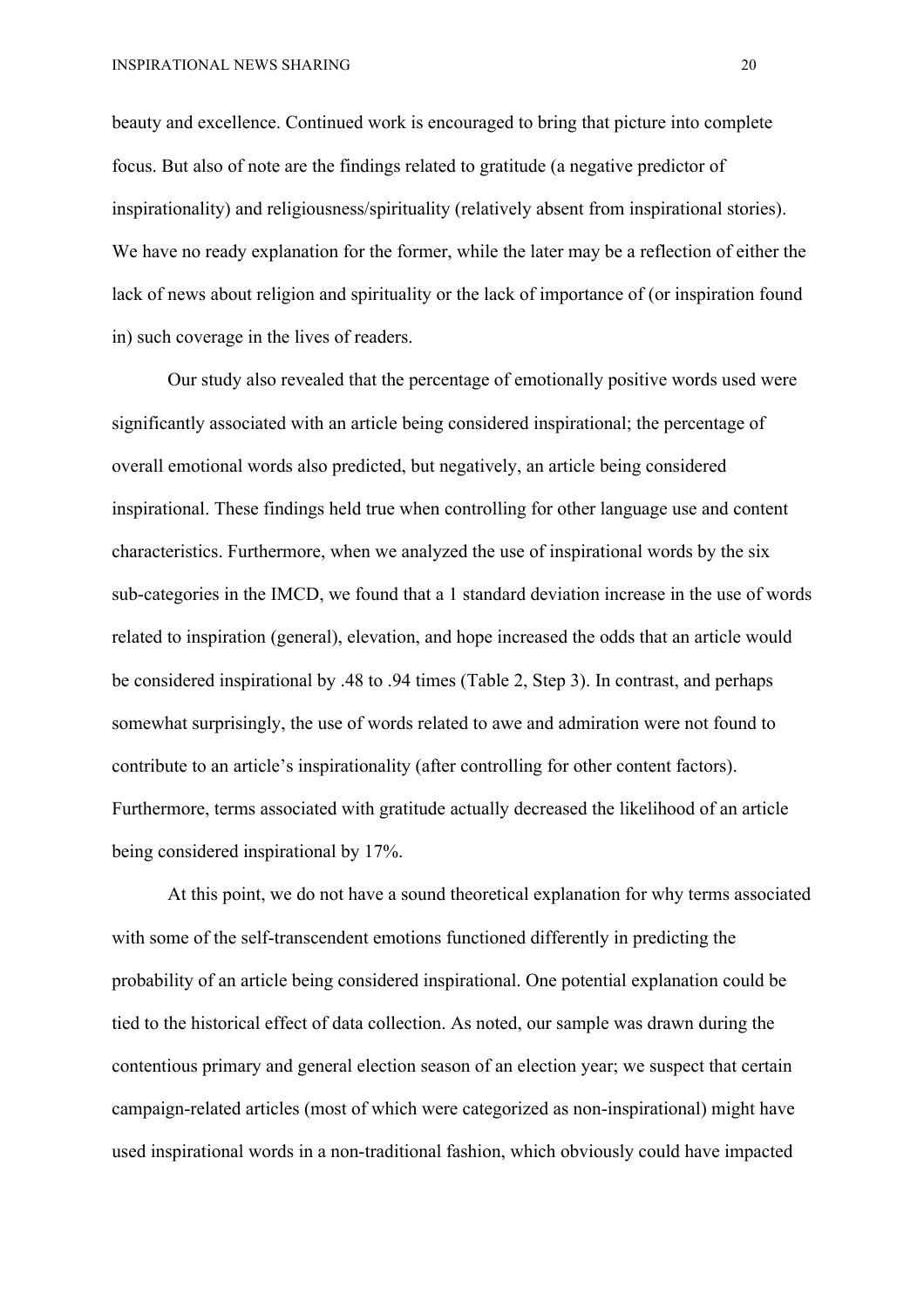our findings. In fact, a follow-up examination isolating articles featuring political leaders and governmental officials alone ( $n = 1,883$ ; mostly coded as non-inspirational) suggested descriptively higher percentages of words related to all categories of inspirational words (except elevation) than those in the other non-inspirational articles (which focused on different topics and themes). This points to a larger issue about polysemy and language use in various contexts, issues that must be addressed as we continue this work.

Finally, in light of recent work on news virality, we tested possible predictors for news retransmission among those articles coded as inspirational and overall. Considering the lack of access to the actual number of times article being shared, three proxy measures for news virality were modeled as dependent variables. No clear pattern of results emerged for predicting the virality of inspirational stories, except for word count. Results suggested that the overall number of words used in a story consistently predicted the virality of an inspiring news article (as well as *any* article) across the three models; this is in accordance with findings in previous news virality research (Berger & Milkman, 2012).

With regard to virality across all news stories in our sample, we found that the percentage of inspiring words (as measured by the IMCD) trailed only word count in its power to predict the longevity of an article's virality. Practically, this suggests that news articles containing more words related to self-transcendent emotions might increase *any* article's longevity of being shared among readers. Theoretically, this could matter a great deal, since exposure to inspirational media messages can promote psychological well-being, human flourishing, and prosociality. Furthermore, this finding builds on past research—which relied on subjective ratings of an article's awe-inspiring value—to identify and validate objective and quantifiable markers of the role of self-transcendent emotions in the virality of news. This finding should serve as a building block for future studies in which the full linguistic anatomy of inspiration is mapped. Additional content factors also impacted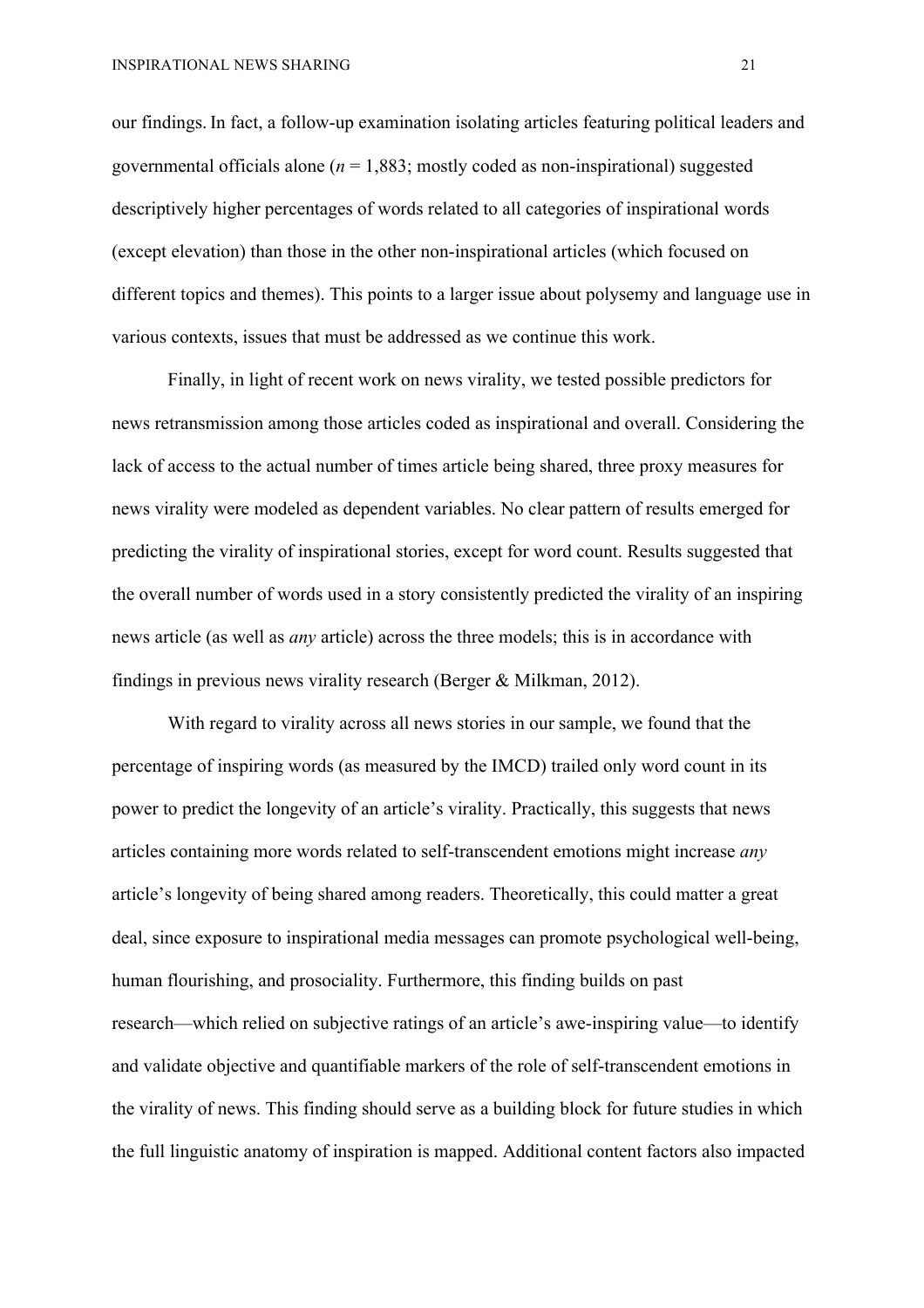an article's virality (depending on the measure), including the proportion of positive words, overall use of emotional words, use of exemplification, as well as levels of practical utility, interest, and surprise. We encourage future studies that further investigate the complexity of inspirational news virality.

Despite the encouraging results reported herein, we acknowledge that this study is not without limitations. First, past news sharing research has found that additional variables—the gender and fame of the author, the story's location on the home page, to name a few—can also impact virality. Although we included quite a few variables in our study, we acknowledge that our final model only predicted a small proportion of the overall variance in virality. Even more complex models are needed to better understand the complexity of frequent news sharing. Second, as we noted, virality was indirectly gauged through three proxy measures (due to limits on the information available through the *Times* API). As we admitted, these measures are somewhat imperfect. For instance, the number of times of each article appeared on a list can be affected by publication time or date; articles published in February may be more likely to be shared as compared to one published in April simply because it was *available* to be shared for a longer period of time. Future studies must continue to wrestle with the best ways to conceptualize and measure virality. Third, because our study solely relied upon textual data, some information that might have been present through the webpage or in the print edition at the time of publication (e.g., an image or video) was not obtained or analyzed. We know from past research that those contents (e.g., a picture of the vastness of space, a video of a last-second goal) can inspire. Thus, because those elements are not present in our analysis (though they are possibly present to the reader at the time the article is shared), we may be underestimating the potential positive impacts of articles as they are typically encountered. Future studies are encouraged to attempt to also gather those message elements for examination. A final limitation arises from general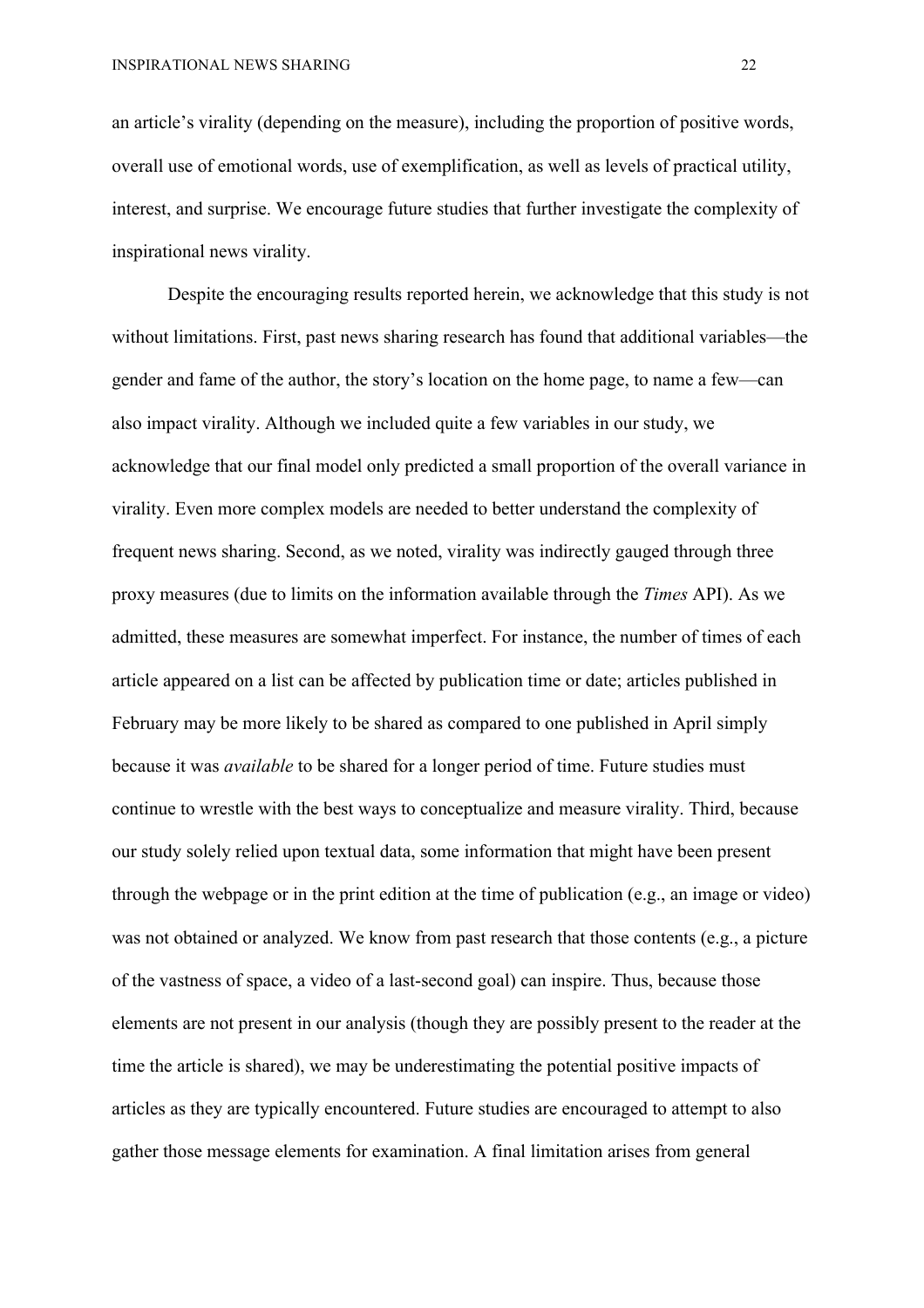concern with all LIWC analyses, which cannot account for contextual language cues such as satire and metaphor. We partially addressed this in our study by restricting our data to the *New York Times* (thus "controlling" for language style) and having a large sample size. Nonetheless, the use of other novel methods or tools for textual analyses (e.g., Google Cloud Natural Language API) are encouraged.

Ultimately, we think this study makes several contributions to our growing understanding of inspirational media content by providing a much more granular picture of the positive forms of news stories begin shared than has previously been offered. The role of "awe" in content that has previously been termed as "awe-inspiring" is possibly somewhat limited—or augmented—by the presence of other content features related to self-transcendent emotions and trait transcendence. These findings help us to begin to connect the dots between what we know to be inspiring in general (i.e., elicitors associated with transcendence, self-transcendent emotions) and how that may be communicated (especially textually) in media. The study further contributes to our growing understanding of viral media, especially viral news. And, from a methodological perspective, we think the construction of the IMCD can enable researchers to better explore inspiring media content in both print media and social network sites. Further, content creators might find the dictionary a useful tool in developing linguistic guidelines for crafting inspiring text-based messages. Ultimately, better understanding the complexity of inspiring news stories is important for communication and media scholars given the potential positive benefits to the psychological well-being of readers and, in turn, society.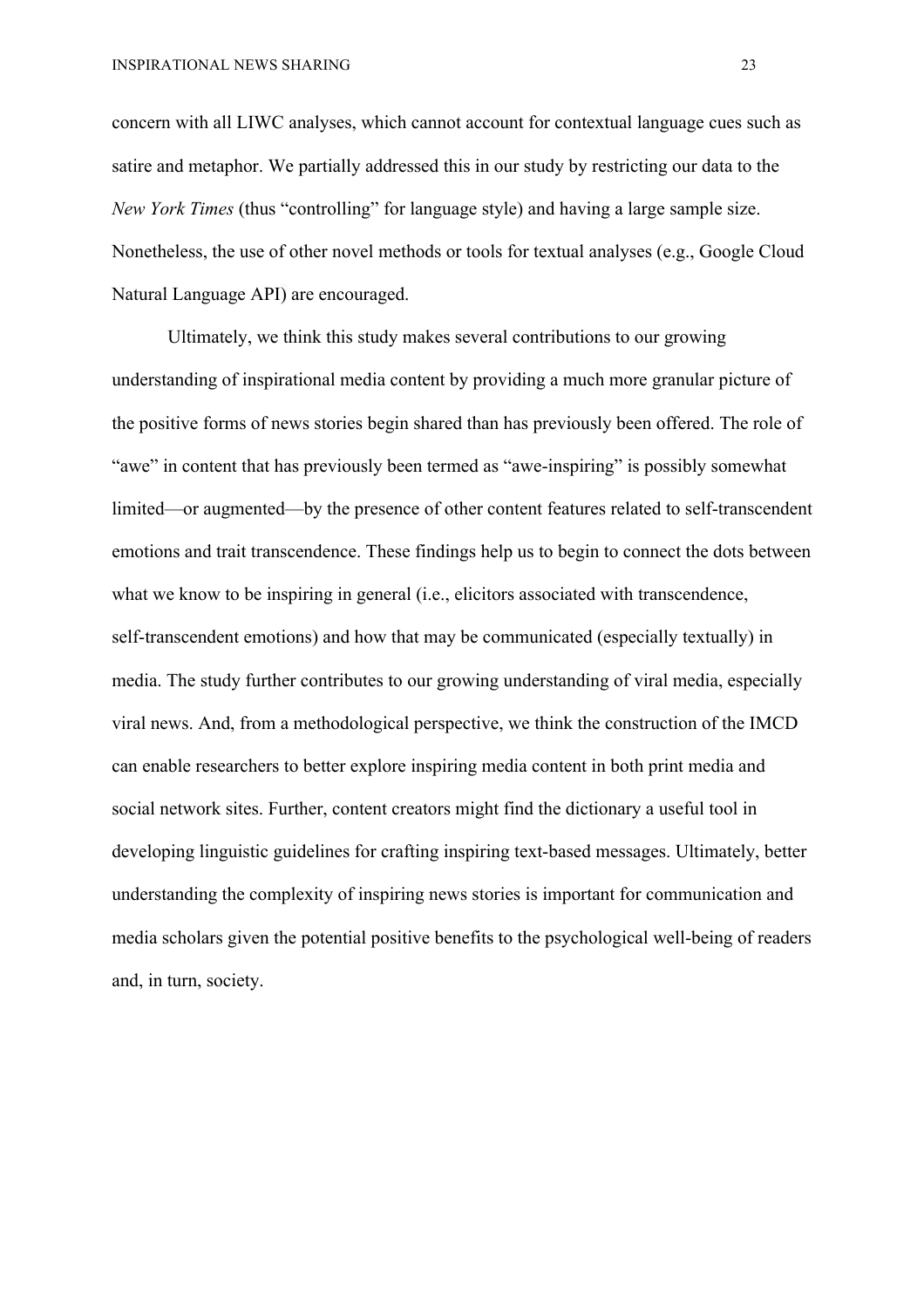#### **References**

- Authors, 2012.
- Authors, 2016.
- Authors, 2017a.
- Authors, 2017b.
- Authors, 2017c.
- Authors, 2017d.
- Algoe, S. B., & Haidt, J. (2009). Witnessing excellence in action: The 'other-praising' emotions of elevation, gratitude, and admiration. *Journal of Positive Psychology*, *4*, 105-27. doi: 10.1080/17439760802650519
- Berger, J. (2011). Arousal increases social transmission of information. *Psychological science, 22*, 891-893. doi: 10.1177/0956797611413294
- Berger, J. (2016). *Contagious: Why things catch on.* New York: Simon and Schuster.
- Berger, J., & Milkman, K. L., (2012). What makes online content viral? *Journal of Marketing Research, 49*, 192-205. doi: 10.1509/jmr.10.0353
- Diessner, R., Iyer, R., Smith, M., M., & Haidt, J. (2013). Who engages with moral beauty? *Journal of Moral Education*, 42, 139-163. doi: 10.1080/03057240.2013.785941
- Dobele, A., Lindgreen, A., Beverland, M., Vanhamme, J., & Van Wijk, R. (2007). Why pass on viral messages? Because they connect emotionally. *Business Horizons, 50*, 291-304. doi:10.1016/j.bushor.2007.01.004
- Fredrickson, B. L. (2001). The role of positive emotions in positive psychology: The broaden-and-build theory of positive emotions. *American Psychologist, 56,* 218-226. doi:10.1037/0003-066X.56.3.218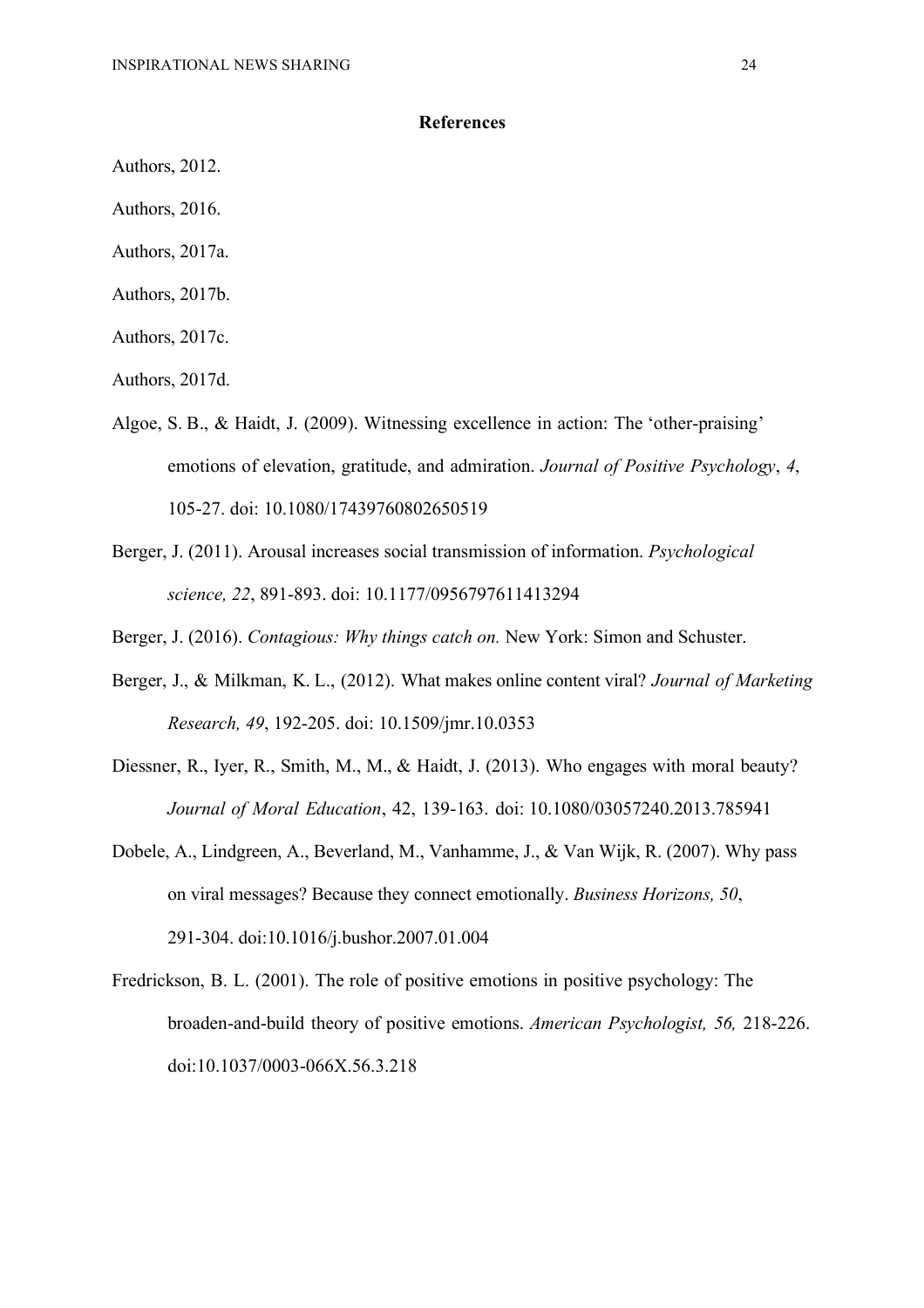Fredrickson, B. L. (2004). Gratitude, like other positive emotions, broadens and builds. In R. A. Emmons & M. E. McCullough (Eds.), *The psychology of gratitude* (pp. 145-166). New York, NY: Oxford University Press.

Fredrickson, B. L. (2009). *Positivity.* New York: Three Rivers Press.

- Graham, J., Haidt, J., & Nosek, B. A. (2009). Liberals and conservatives rely on different sets of moral foundations. *Journal of Personality and Social Psychology, 96*, 1029-1046. doi:10.1037/a0015141
- Haidt, J. (2003). The moral emotions. In R. J. Davidson, K. R. Scherer, & H. H. Goldsmith (Eds.), *Handbook of affective sciences* (pp. 852-870). Oxford, England: Oxford University Press.
- Haidt, J., & Morris, J. P. (2009). Finding the self in self-transcendent emotions. *Proceedings of the National Academy of Sciences, 106,* 7687-7688*.* doi:10.1073/pnas.0903076106
- Heimbach, I., & Hinz, O. (2016). The impact of content sentiment and emotionality on content virality. *International Journal of Research in Marketing, 33*, 695-701. doi:10.1016/j.ijresmar.2016.02.004
- Horan, J. T. (2013). 'Soft' versus 'hard' news on microblogging networks. *Information, Communication & Society, 16*, 43-60. doi: 10.1080/1369118X.2011.649774
- Keltner, D., & Haidt, J. (2003). Approaching awe: A moral, spiritual, and aesthetic emotion. *Cognition & Emotion*, *17*, 297-314. doi:10.1080/02699930302297
- Kim, H. S. (2015). Attracting views and going viral: How message features and news sharing channels affect health news diffusion. *Journal of Communication*, *65*, 512-534. doi:10.1111/jcom.12160
- Kümpel, A. S., Karnowski, V., & Keyling, T. (2015). News sharing in social media: A review of current research on news sharing users, content, and networks. *Social Media + Society, 1*(2), 1-14. doi:10.1177/2056305115610141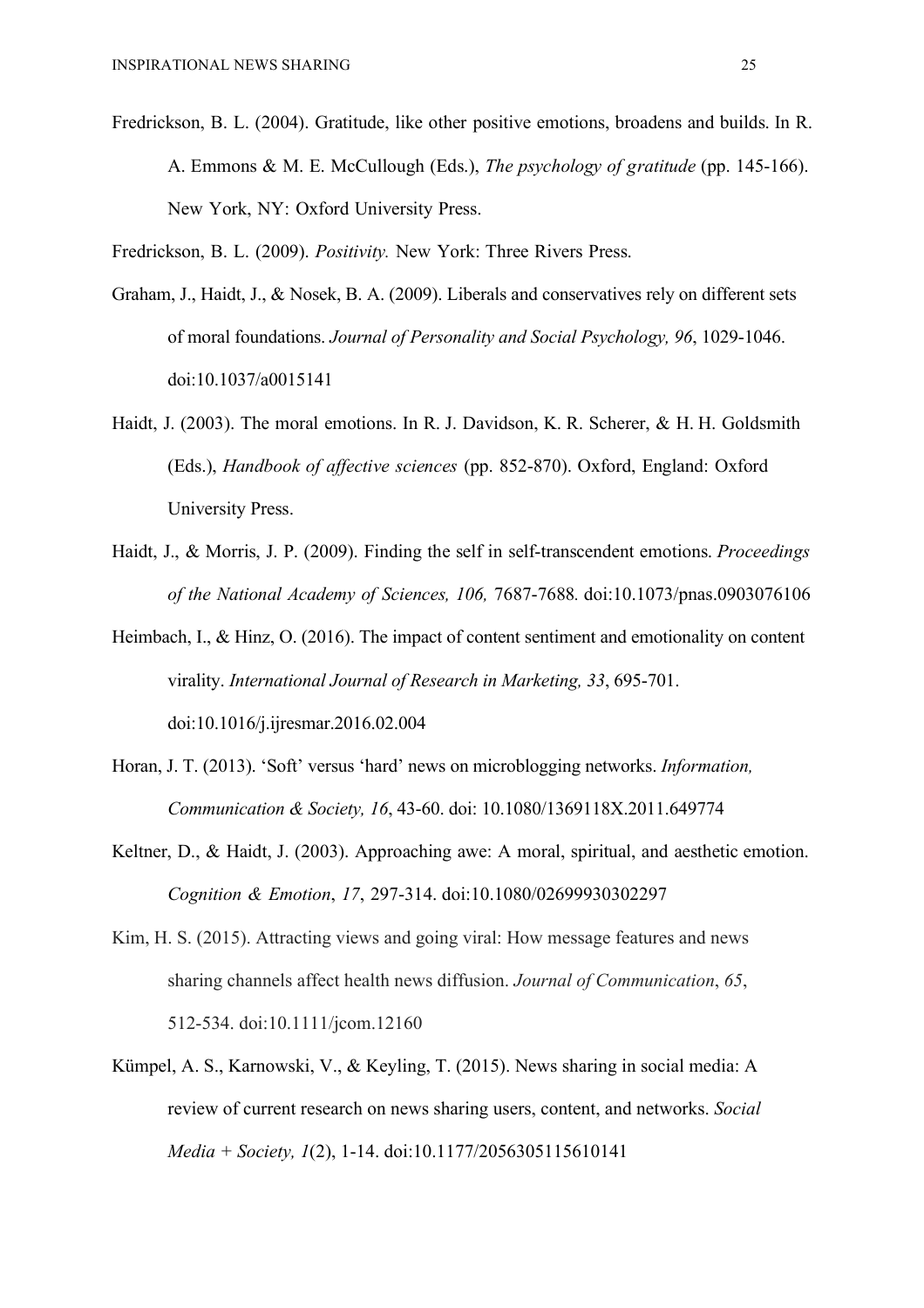- Lai, C. K., Haidt, J., & Nosek, B., A. (2014). Moral elevation reduces prejudice against gay men. *Cognition & Emotion, 28*, 781-794. doi:10.1080/02699931.2013.861342
- Lai, C. K., Haidt, J., & Nosek, B., A. (2014). Moral elevation reduces prejudice against gay men. *Cognition & Emotion, 28*, 781-794. doi:10.1080/02699931.2013.861342
- Lewis, S. C., Zamith, R., & Hermida, A. (2013). Content analysis in an era of big data: A hybrid approach to computational and manual methods. *Journal of Broadcasting & Electronic Media, 57,* 34-52. doi:10.1080/08838151.2012.76170
- Mastro, D. (2009). Effects of racial and ethnic stereotyping. J. Bryant & M.B. Oliver (Eds.), *Media effects: Advances in theory and research* (pp. 325-341). New York: Routledge.
- Newman, N., Fletcher, R., Levy, D. A. L., & Nielsen, R. K. (2017). *Reuters Institute digital news report 2016*. Reuters Institute for the Study of Journalism, University of Oxford. Retrieved from http://www.digitalnewsreport.org/
- Pennebaker, J.W., Boyd, R.L., Jordan, K., & Blackburn, K. (2015). *The development and psychometric properties of LIWC2015*. Austin, TX: University of Texas at Austin. doi:10.15781/T29G6Z
- Peterson, C., & Seligman, M. E. P. (2004). *Character strengths and virtues: A handbook and classification*. Washington, DC: American Psychological Association.
- Rieger, D., Reinecke, L., Frischlich, L., & Bente, G. (2014). Media entertainment and well-being linking hedonic and eudaimonic entertainment experience to media-induced recovery and vitality. *Journal of Communication, 64*, 456–478. doi:10.1111/jcom.12097
- Schnall, S., Roper, J., & Fessler, D. M. T. (2010). Elevation leads to altruistic behavior. *Psychological Science*, 21, 315-320. doi:10.1177/0956797609359882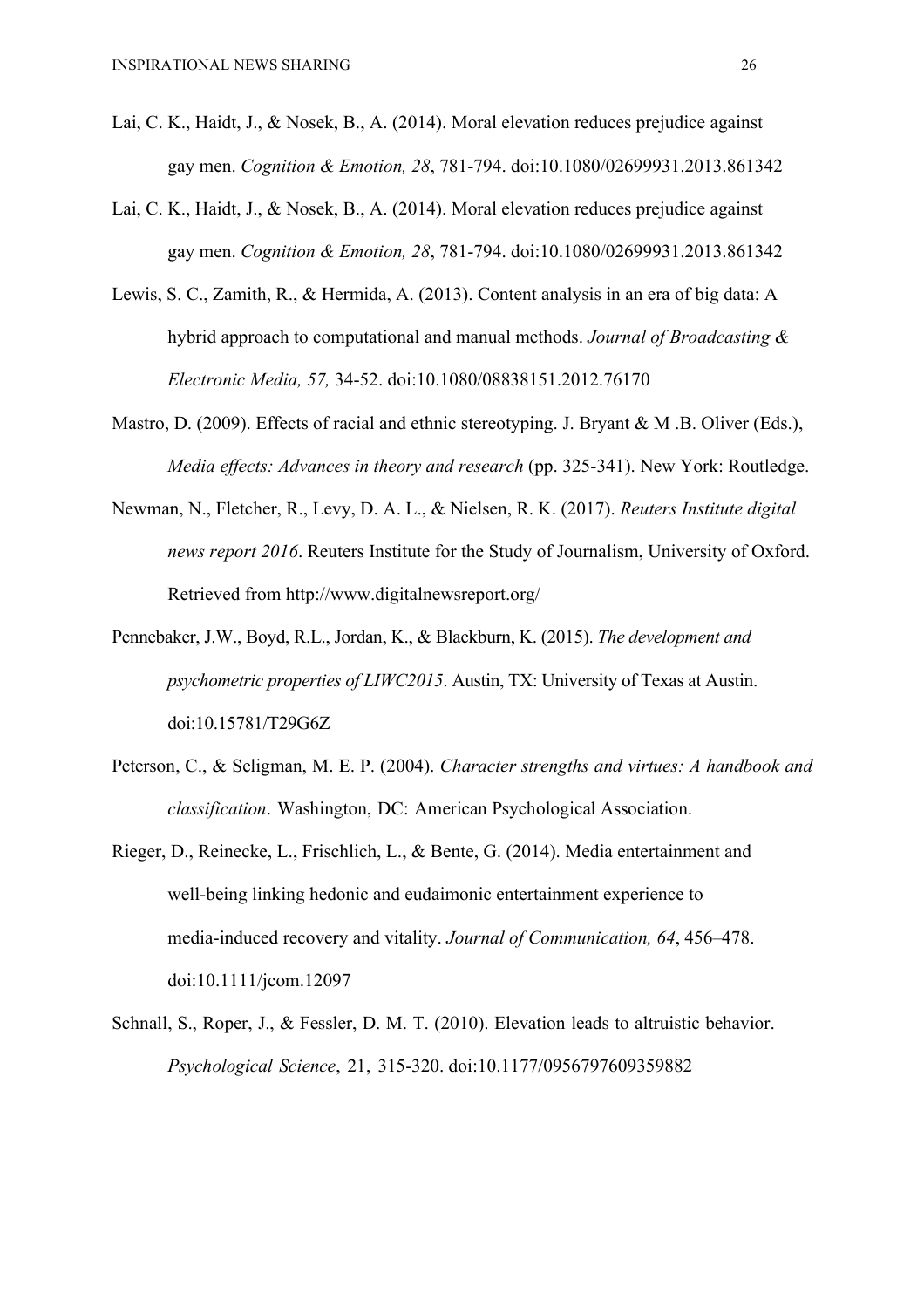- Tausczik, Y. R., & Pennebaker, J. W. (2010). The psychological meaning of words: LIWC and computerized text analysis methods. *Journal of Language and Social Psychology, 29*, 24-54. doi: 10.1177/0261927X09351676
- Tsay-Vogel, M. & Krakowiak, K.M. (2016) Inspirational reality TV: The prosocial effects of lifestyle transforming reality programs on elevation and altruism. *Journal of Broadcasting & Electronic Media, 60*, 567-586. doi: 10.1080/08838151.2016.1234474
- Van Cappellen, P., Saroglou, V., Iweins, C., Piovesana, M., & Fredrickson, B., L. (2013). Self-transcendent positive emotions increase spirituality through basic world assumptions. *Cognition and Emotion, 27*, 1378-1394. doi:10.1080/02699931.2013.787395
- Wood, A. M**,** Froh, J. J., & Geraghty, A. (2010). Gratitude and well-being: A review and theoretical Integration. *Clinical Psychology Review, 30*, 890-905. doi:10.1016/j.cpr.2010.03.005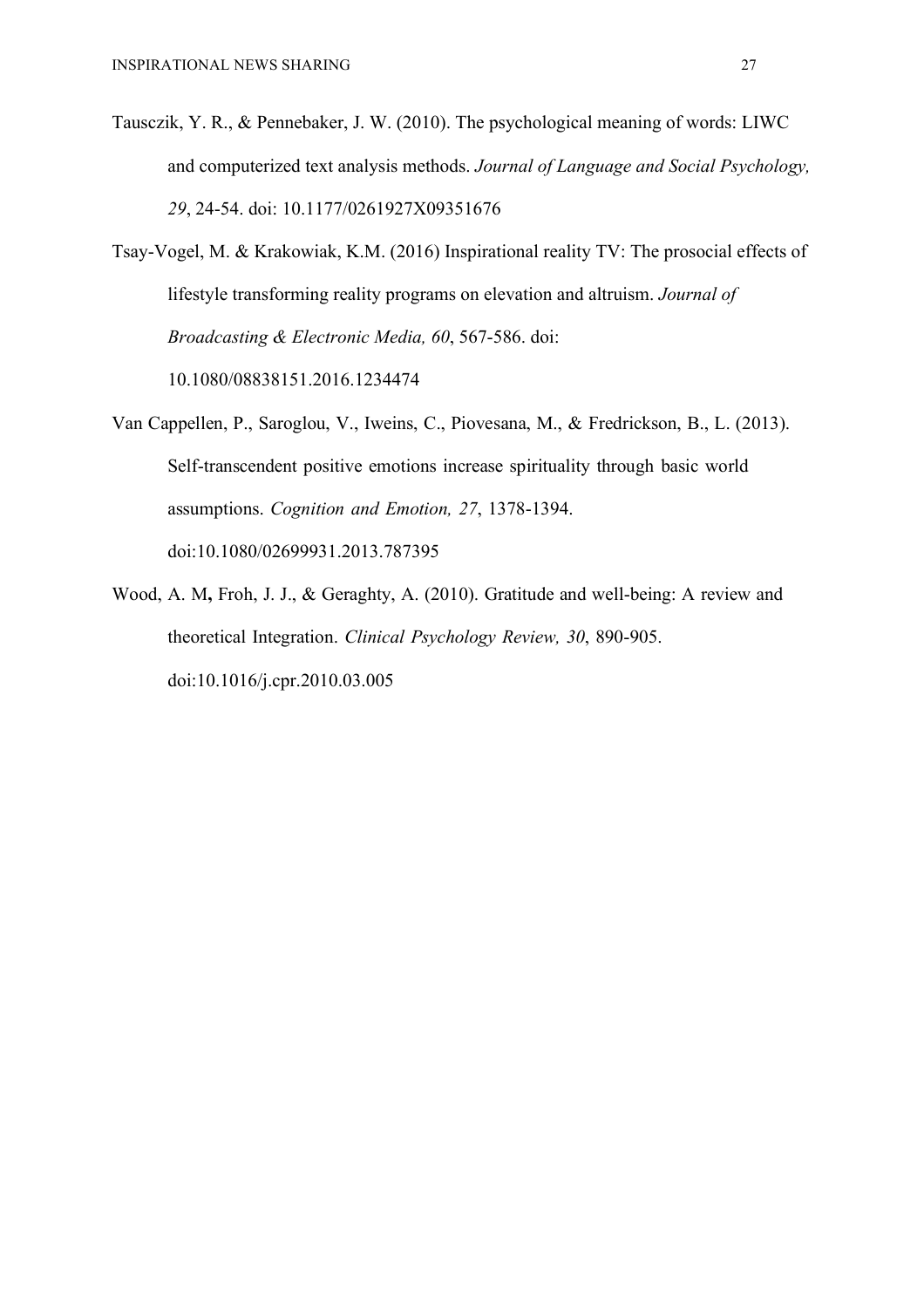

*Figure 1.* Frequency of inspirational and non-inspirational stories over sampling frame.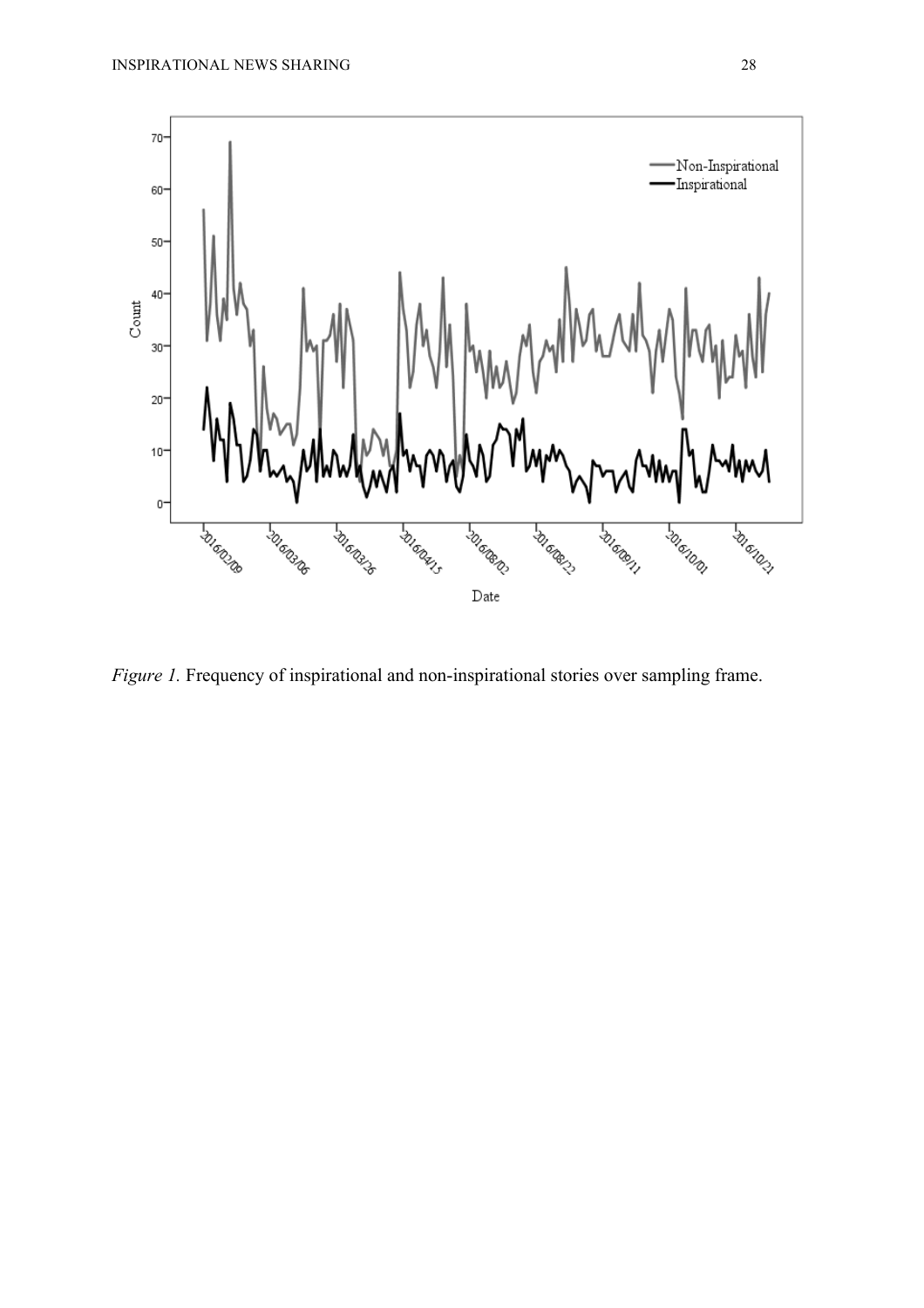|                             | Inspirational stories | Non-inspirational stories |                    |
|-----------------------------|-----------------------|---------------------------|--------------------|
|                             | $(n=1,275)$           | $(n=4,740)$               |                    |
| Measure <sup>a</sup>        | M(SD)                 | M(SD)                     | $t^{\mathfrak{b}}$ |
| Overall emotionality        | 3.89(1.48)            | 4.20(1.46)                | $-6.65$            |
| <b>Emotional positivity</b> | 1.03(1.34)            | 0.34(1.52)                | 15.45              |
| Inspirational words total   | 2.28(1.02)            | 1.94(0.92)                | 11.03              |
| Inspiration (general) words | .43(.33)              | .35(.32)                  | 7.58               |
| Awe words                   | .50(.43)              | .41(.42)                  | 6.43               |
| Gratitude words             | .52(.41)              | .45(.38)                  | 5.24               |
| Elevation words             | .40(.30)              | .32(.26)                  | 8.52               |
| <b>Admiration</b> words     | .68(.53)              | .56(.46)                  | 7.30               |
| Hope words                  | .77(.44)              | .69(.41)                  | 6.17               |
| Practical utility           | 1.84(.86)             | 1.67(0.78)                | 6.79               |
| Interest                    | 3.12(.83)             | 2.59(.76)                 | 20.80              |
| Surprise                    | 2.68(.89)             | 2.43 (.97)                | 8.30               |

*Table 1.* Differences between inspirational and non-inspirational article content

*Note:*<sup>a</sup> All values are reported as percentages, except for practical utility, interest, and surprise (which were measured as integers,  $1 =$  "not at all",  $5 =$  "extremely").

 $<sup>b</sup>$  All t-tests were significant at  $p < .001$  level</sup>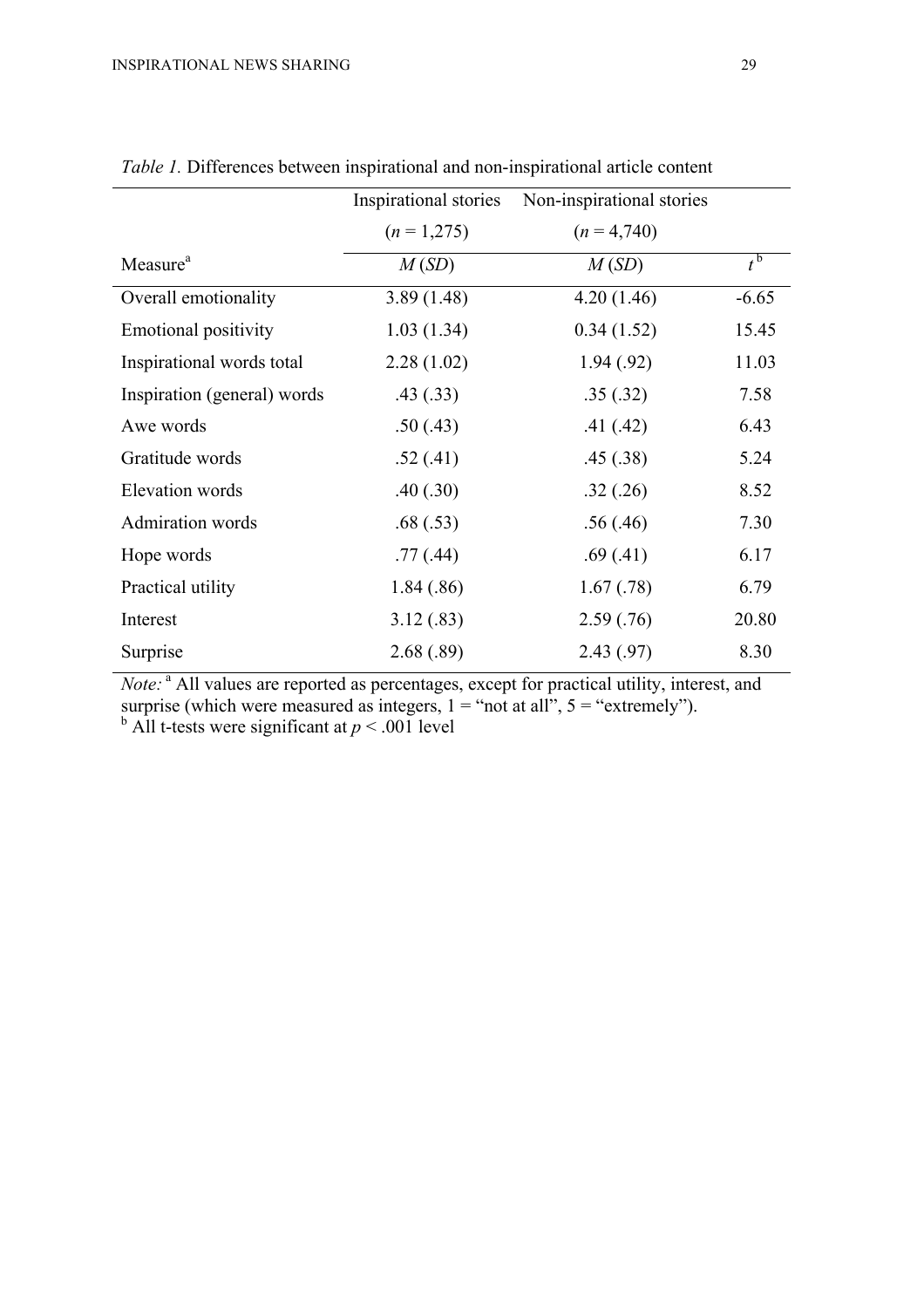|                                    | Step 1: General<br>emotions | Step 2:<br>Self-transcendent<br>emotions | Step 3: Content<br>controls |  |  |
|------------------------------------|-----------------------------|------------------------------------------|-----------------------------|--|--|
| Step 1: General emotions           |                             |                                          |                             |  |  |
| Overall emotionality               | $-19**$ (.02)               | $-.32**(.11)$                            | $-.30**(.03)$               |  |  |
| <b>Emotional positivity</b>        | $.36**(.03)$                | $.27**(.03)$                             | $.21**(.03)$                |  |  |
| Step 2: Self-transcendent emotions |                             |                                          |                             |  |  |
| General inspiration                |                             | $.27**(.03)$                             | $.70**(.11)$                |  |  |
| Awe                                |                             | $.18^{\dagger}$ (.10)                    | .028(.11)                   |  |  |
| Admiration                         |                             | $.28^*(.10)$                             | .17(.11)                    |  |  |
| Elevation                          |                             | $.80**$ (.13)                            | $.94**$ (.15)               |  |  |
| Gratitude                          |                             | $-.15(.10)$                              | $-17*(.11)$                 |  |  |
| Hope                               |                             | $.26*(.09)$                              | $.48*(.10)$                 |  |  |
| Step 3: Content controls           |                             |                                          |                             |  |  |
| Practical utility                  |                             |                                          | $.14*(.06)$                 |  |  |
| Surprise                           |                             |                                          | .01(.04)                    |  |  |
| Interest                           |                             |                                          | $.60**$ (.05)               |  |  |
| Exemplification                    |                             |                                          | $.89**$ (.08)               |  |  |
| Word Count $\times 10^{-3}$        |                             |                                          | $.12*(.04)$                 |  |  |
| <b>Word Complexity</b>             |                             |                                          | $-.04*(.01)$                |  |  |
| Hard/soft news                     |                             |                                          | $-.55**(.08)$               |  |  |
| Observations                       | 5,798                       | 5,798                                    | 5,792                       |  |  |
| McFadden's $R^2$                   | .046                        | .067                                     | .175                        |  |  |

*Table 2.* Predicting likelihood of article being considered inspirational

 $\frac{1}{p}$  < .1 \* *p* < .05; \*\* *p* < .001

*Note:* Cell entries are unstandardized regression coefficients with standard errors in parentheses. Missing data were handled with listwise deletion. Exemplification was coded "present" =1, "absent" = 0. Word count was measured as an integer; it is reported  $\times 10^{-3}$  to facilitate comparison and interpretation. Hard/soft news was coded "hard" = 1, "soft" = 0.